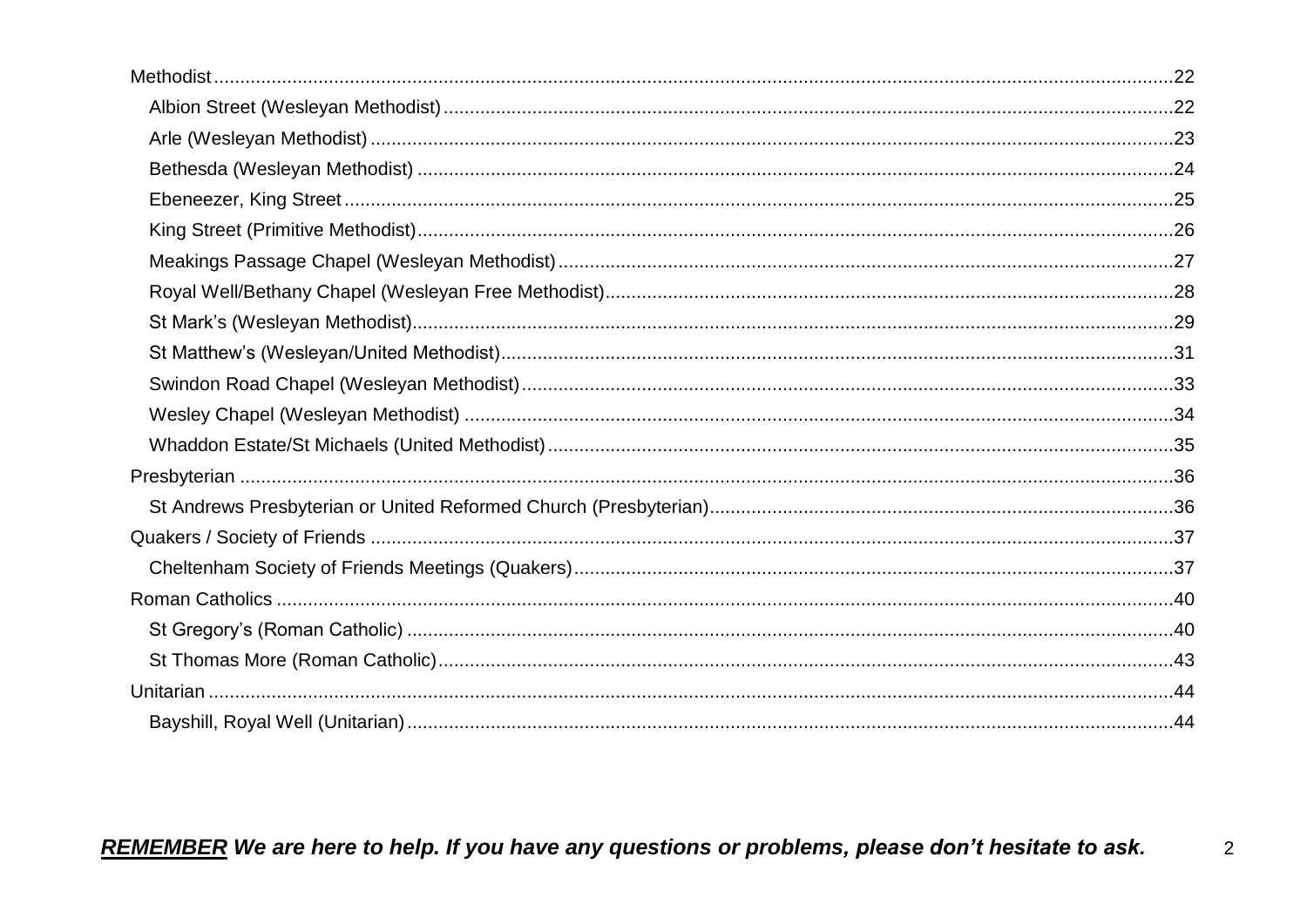## <span id="page-2-0"></span>**Baptist**

## <span id="page-2-1"></span>**Bethel Chapel (Baptist)**

The first Baptist Chapel in Cheltenham was built in 1703 on Manchester Walk. This chapel was run by the Tewkesbury Baptist Chapel. The Bethel Chapel was created when Cheltenham Baptists separated from their mother church at Tewkesbury in 1753. However the chapel had no permanent pastor until 1768, so many continued to attend the Church in Tewkesbury. The arrival of Mr Dunscombe in this year as the first pastor stabilised church. The congregation slowly grew, but by the 1810s the chapel was again pastorless and numbers were falling. Again a new pastor arrived in 1819 and a new church was built in 1820 on Knapp Road. The growth of the town led to a growth in the number of visiting worshippers. Arguments over the direction of the church led to a split, and many members joined the Highbury Chapel. More disagreements led to another split in 1835, this time the popular Rev James Smith led away part of the congregation to form Salem Baptist Church. When the church closed in 1951, its leftover funds went to the Hesters Way Baptist Church, via Cambray and Salem.

After the Baptist Church ceased in 1951, the chapel was subsequently used by the Mormons and the Christadelphians; it is now (2012) the Christadelphian Hall.

> **No registers for Bethel Baptist Chapel have been deposited. However the following items may be of interest.**

#### **Other Records**

| <b>Minutes</b>               | 1899-1934    | Church Meetings D10033 (Uncatalogued)                                                       |  |  |
|------------------------------|--------------|---------------------------------------------------------------------------------------------|--|--|
| <b>Memorial Inscriptions</b> | Up to 1991   | GAL/K3/42610GS                                                                              |  |  |
| History                      | B403/47548GS | Cambray Baptist Church 1843-1993 (Covers period until formation of Salem Chapel in<br>1835) |  |  |
| <b>Other Sources to try</b>  |              |                                                                                             |  |  |
| <b>Related Items</b>         |              | See D4944/10/4/1 and D7063/Box 8/1                                                          |  |  |

## *REMEMBER We are here to help. If you have any questions or problems, please don't hesitate to ask.* 3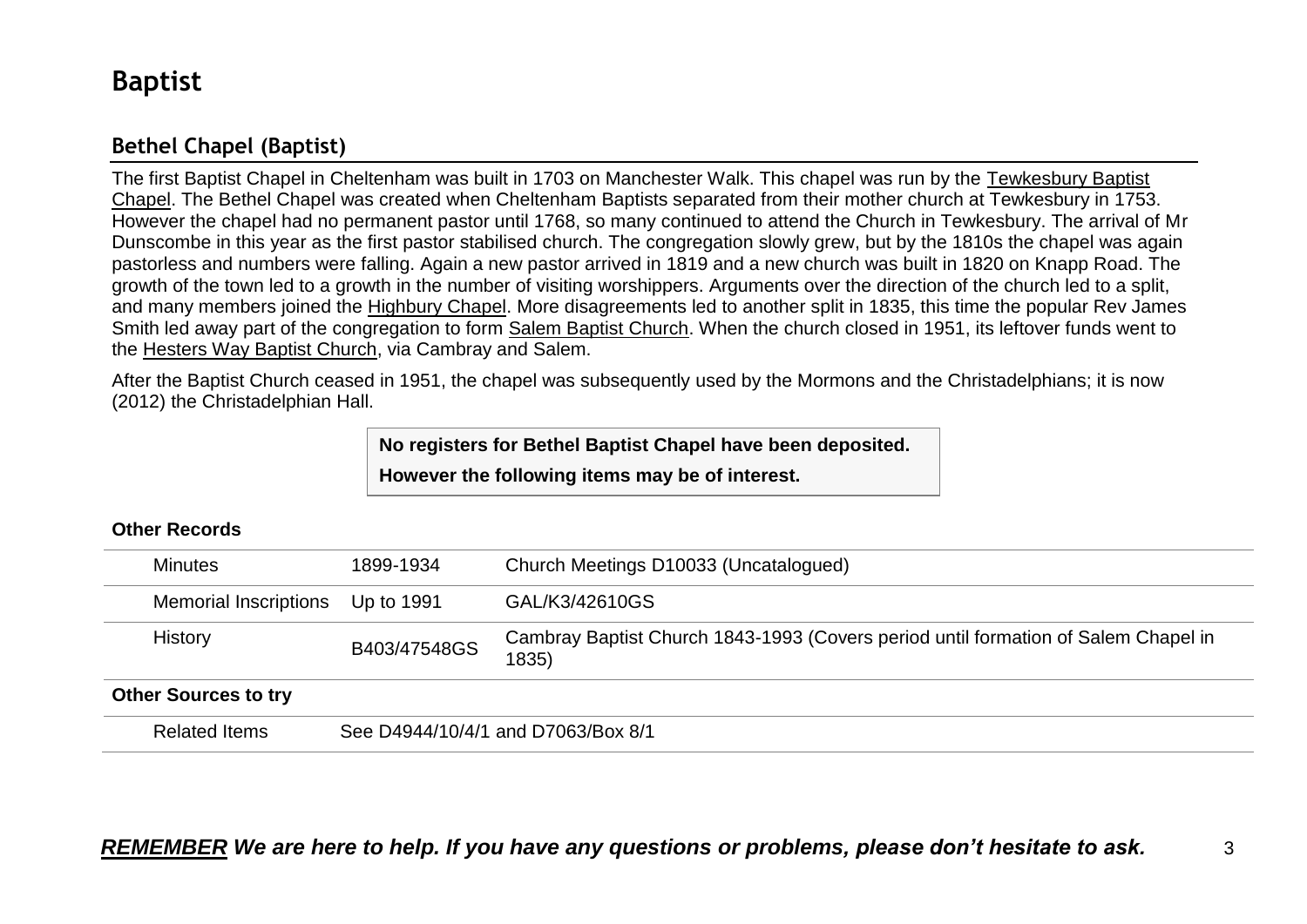## <span id="page-3-0"></span>**Cambray Baptist Church (Baptist)**

The Church was formed in 1843 when 41 members of the Salem Chapel resigned and formed a new church. The first chapel was in the Ebenezer Chapel on King Street, which was formerly used by Methodists. After much persuasion, the popular Rev. James Smith, who had previously preached at Salem, returned as pastor in 1851, which helped revive the church. It was agreed that the church would move to a new Chapel, and purchased some land in the Cambray area. The church moved in 1855, but was left with a considerable debt. Although the congregation was large, the church was not a wealthy one. The debt stayed with the congregation until the 1860s when Rev Jackson took a more active approach to reducing the debt. The Church prospered in the late 19<sup>th</sup> century, although there were disputes between the Church and the Sunday School. Cambray was linked with Charlton Kings Baptist Church, with the pastor taking oversight for the church at various times, the link ended in 1952. During WW1 the church held joint services with Salem or Highbury Chapel. A new manse was built in 1952, as housing was at a shortage. Together with Salem, Cambray helped create and build the Hesters Way Baptist Church, which opened in 1957.

## **No registers for Cambray Baptist Chapel have been deposited. However the following items may be of interest.**

| <b>Minutes</b>              | D2766/1      | See catalogue for full list. Includes Church and Deacons' Meetings |
|-----------------------------|--------------|--------------------------------------------------------------------|
| History                     | B403/47548GS | Cambray Baptist Church 1843-1993                                   |
|                             | D5435/4/18   | The Jubilee of Cambray Baptist Chapel, Cheltenham, 1855-1905       |
| <b>Other Sources to try</b> |              |                                                                    |
| <b>Related Collections</b>  | See D2766    |                                                                    |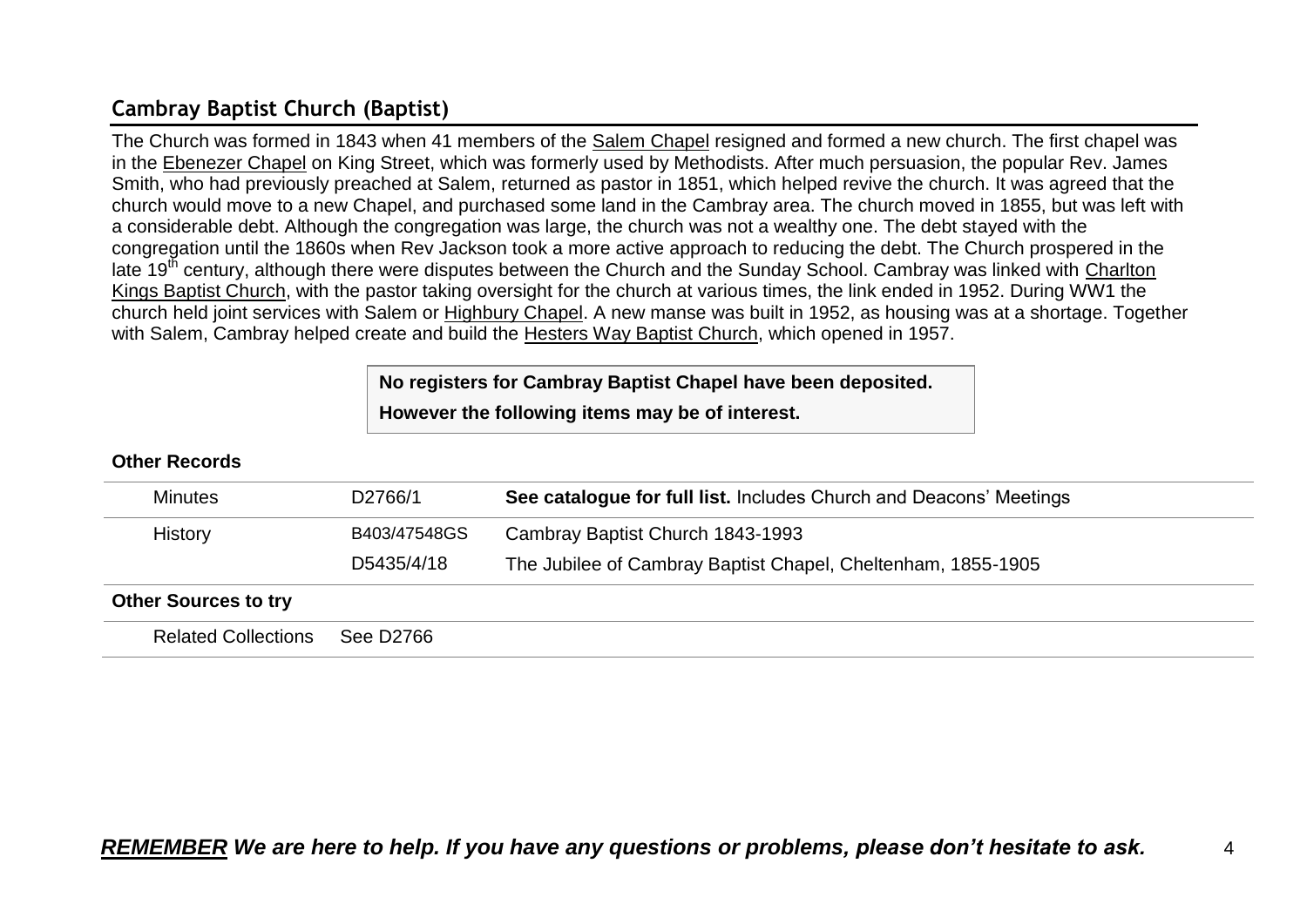## <span id="page-4-0"></span>**Ebenezer Chapel (Baptist)**

The Ebenezer Chapel on King Street was originally occupied by Methodists. However after they moved to premises on George Street, the breakaway group from the Salem Baptist Church rented the chapel between 1844 and 1855. They then moved on to a new chapel at Cambray. It appears that Primitive Methodists then used the Chapel. The building has now been converted into flats.

For Baptist records see **Cambray Chapel (Baptist)**

For Methodist records see **King Street (Primitive Methodists)**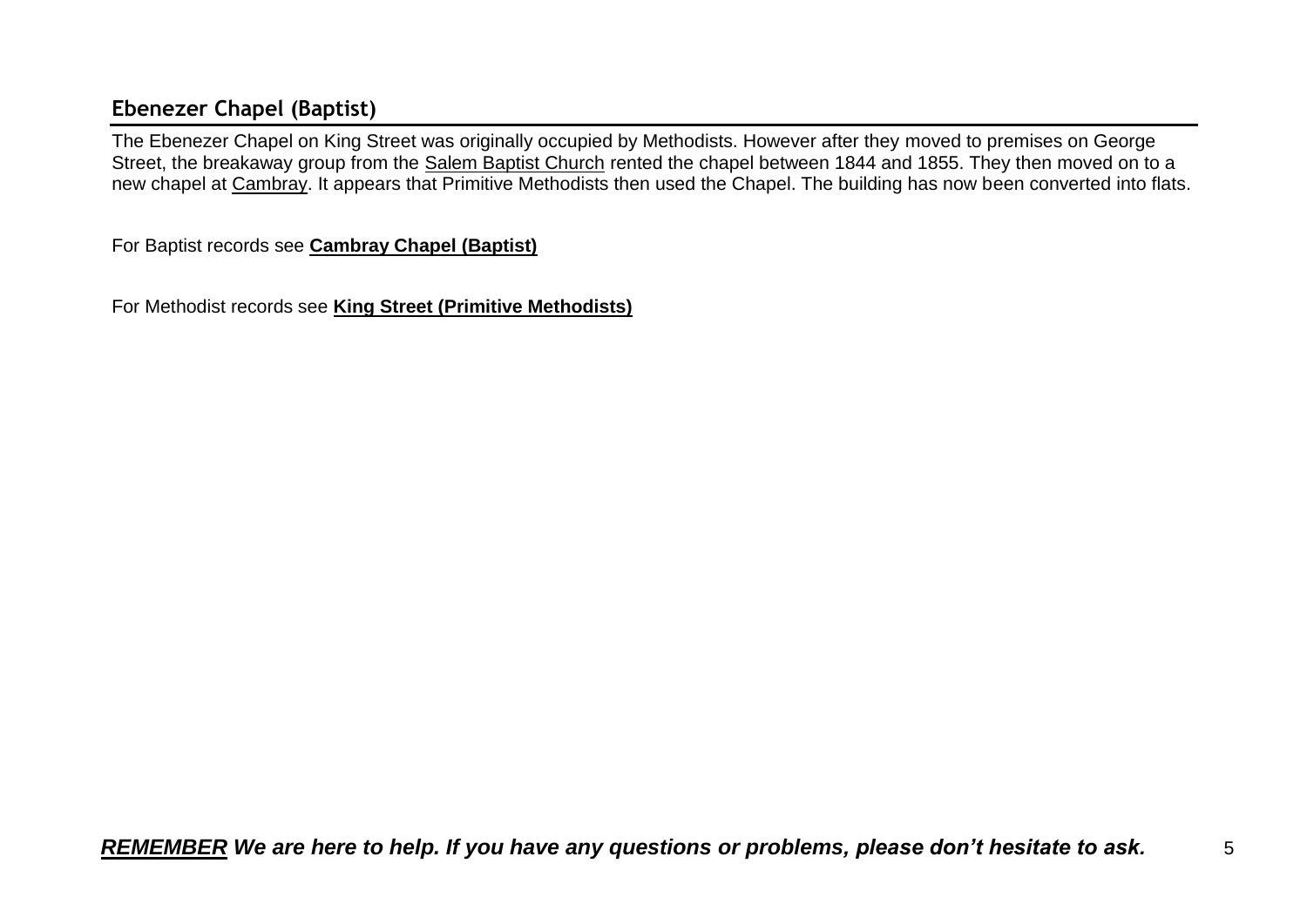## <span id="page-5-0"></span>**Gas Green Chapel (Baptist)**

The Chapel on Russell Street began life as a Primitive Methodist mission in 1838. In 1847 the Methodists had no further use of the building and it was sold by auction to members of the Congregational Union. The new trustees had a link with Highbury Congregational Church. In the 1855 Town Plan on Cheltenham, the chapel was known as the Albert Street Congregational Chapel. Four years later the chapel was sold to Septimus Pruen, a local business man. Meanwhile a school was built on the adjacent land, which became the Baker Street British School. The chapel was then sold in 1864 to a congregation which had been using an old school building near Gas Green as a mission chapel since 1949. The group, which consisted of members of the Salem Baptist Church moved into the Albert Street chapel and changed the name to the Gas Green Chapel. The school was closed in 1907 by the Education Committee. The chapel celebrated its centenary in 1949 and 150 years in 1999. The chapel is still open (2012), although it split from Salem Baptist Church in 1964, and became a separate Baptist Church.

**No records for Gas Green Baptist Chapel have been deposited.**

#### **Other Sources to try**

| <b>Related Churches</b> | See King Street (Primitive Methodists) for 1838-1847                                  |
|-------------------------|---------------------------------------------------------------------------------------|
|                         | See Highbury Chapel (Congregational) for 1847-1864.                                   |
|                         | See also Salem Baptist Chapel between 1864 and 1964.                                  |
| History                 | B602/48605GS Gas Green Story 1849-1999, a chronicle of 150 years of Christian witness |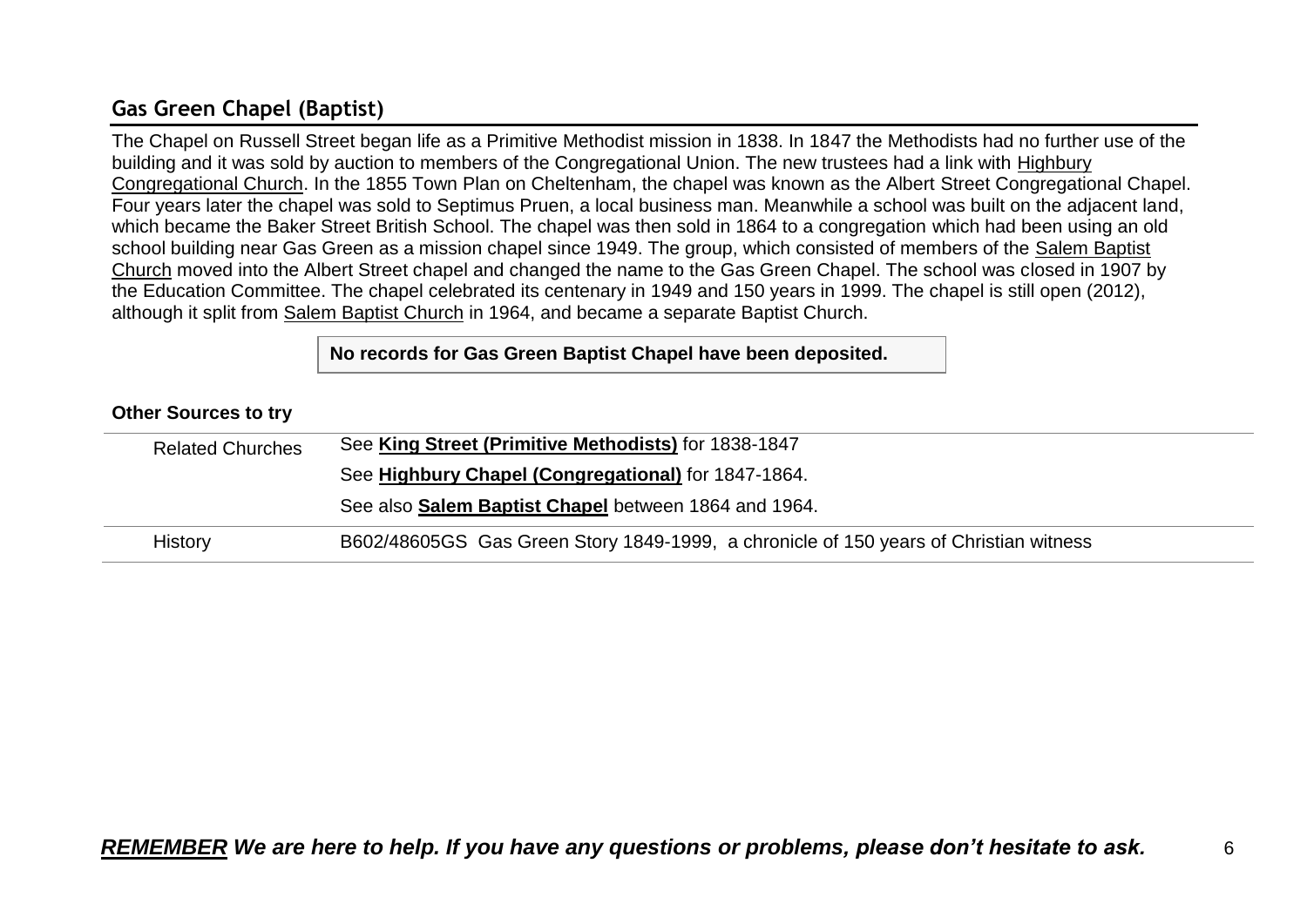### <span id="page-6-0"></span>**Hesters Way Baptist Church (Denomination)**

The building of the church was sponsored by Cambray and Salem Baptist Churches who formed a joint committee in 1954 to manage the project. Building began in 1956 and the foundation stone (which can be seen to the right of the main doors) was laid on 1st December that year. The opening service was held on 1st June 1957. (Taken from the Church's website: **[http://www.hestersway.org/baptist/index.php 31 Jan 2012](http://www.hestersway.org/baptist/index.php%2031%20Jan%202012)**)

**No records for Hesters Way Baptist Church have been deposited.**

#### **Other Sources to try**

Related Churches See **Cambray Baptist Church** and **Salem Baptist Church**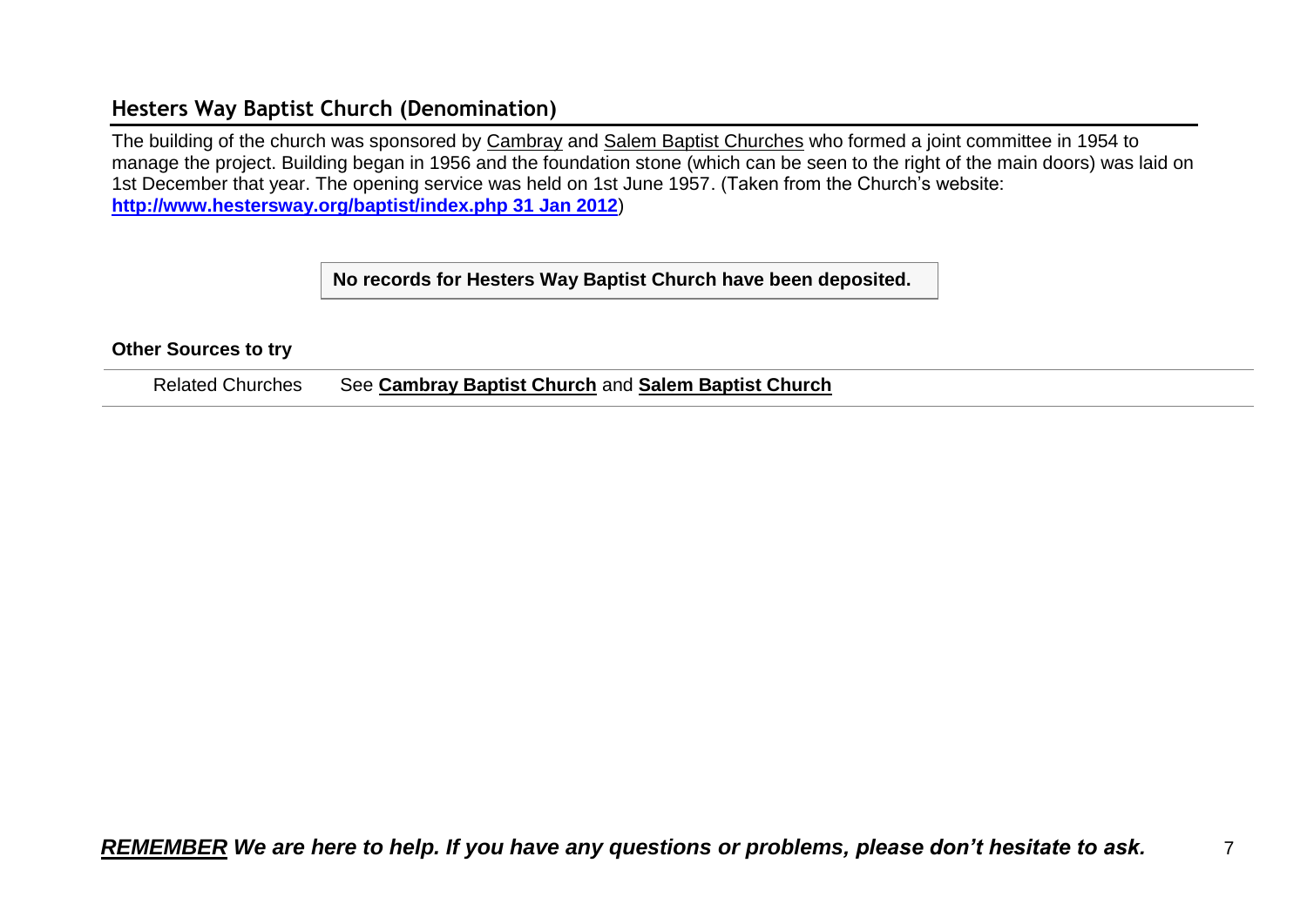## <span id="page-7-0"></span>**Providence Chapel (Baptist)**

The Chapel appears to have been built in 1870 by John Smith, a local Butcher, at a cost of £802. Smith purchased the land from Charles Liddell in 1871 for £450. The land and church was then left to trustees upon John's death in 1888. The church is still open today and is located on Naunton Parade, off Exmouth Street.

> **No registers for Providence Chapel have been deposited. However the following items may be of interest.**

## **Other Records** Accounts D5435/4/5 Chapel account books: 1883-1888 **Other Sources to try** Related Collections See also D5435/4. These records are part of the collection of the Holliday family of Bishops Cleeve and Cheltenham. The Hollidays were related by marriage to John Smith. Some records relate to the above chapel, whereas some are just about religious topics.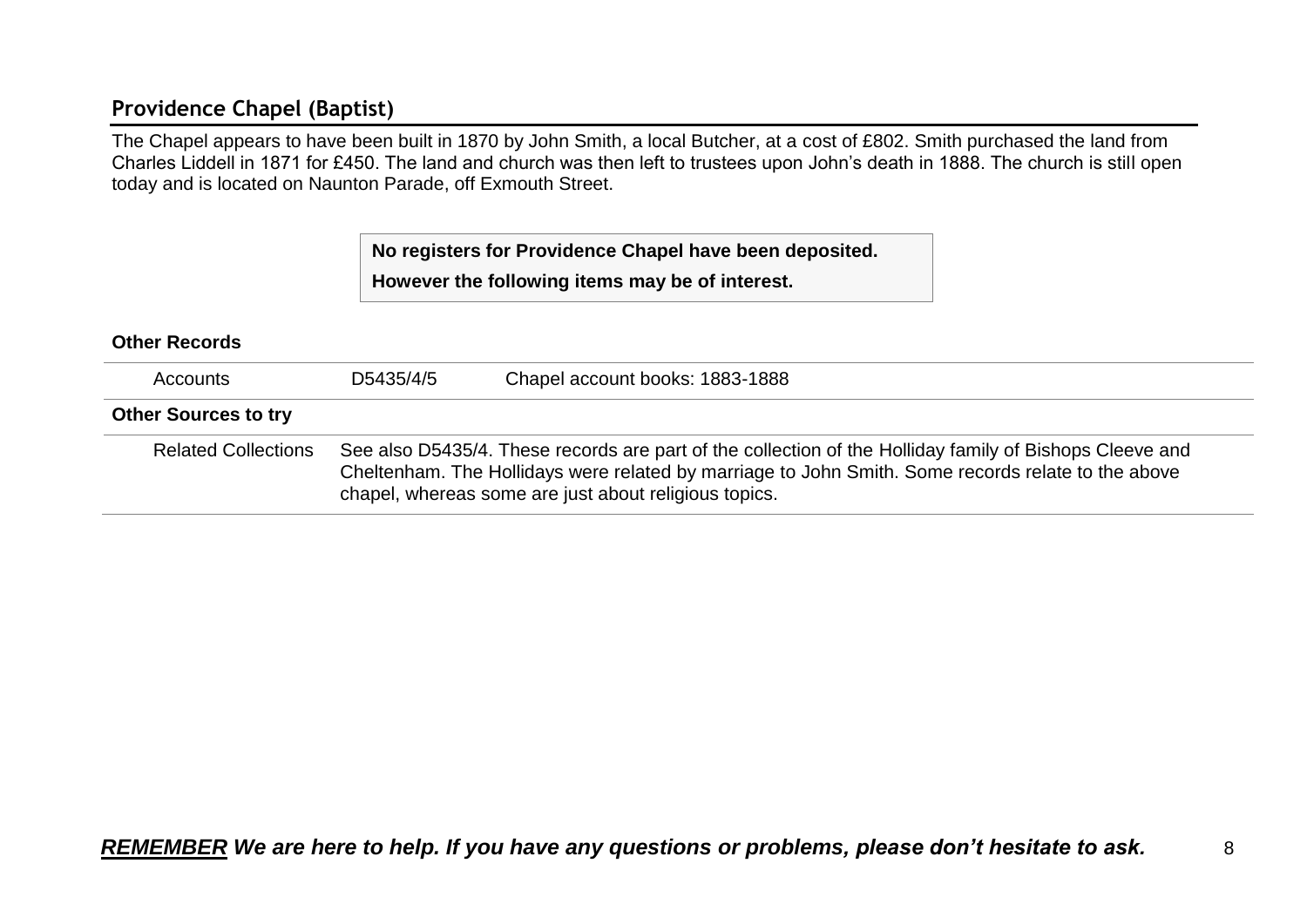## <span id="page-8-0"></span>**Salem Baptist Church (Baptist)**

Salem Church began in 1835 when Rev James Smith led a large group away from the Bethel Chapel. At first the congregation worshipped at a gallery in Clarence Street, however they quickly moved to premises in Regent Street, which opened 1<sup>st</sup> Jan 1836. The new chapel could only seat 600, but within 2 years the congregation had grown to 1200. In 1841, after a dispute with the Sunday School, a large number of members of the church resigned and formed a new church, which later became known as Cambray Baptist Church. However Salem soon recovered and opened a new church on Clarence Parade in 1844. During WW1 the church held joint services with Cambray Baptist Chapel. Together with Cambray, Salem helped create and build the Hesters Way Baptist Church, which opened in 1957. Salem was closed by 1998 and converted into a pub, it is now (2012) a bar.

## **No registers for Salem Baptist Chapel have been deposited.**

**However the following items may be of interest.**

| <b>History</b>              | B403/47548GS                                                                                 | Cambray Baptist Church 1843-1993 (Covers period until formation of Cambray Chapel in<br>1843) |  |
|-----------------------------|----------------------------------------------------------------------------------------------|-----------------------------------------------------------------------------------------------|--|
| <b>Other Sources to try</b> |                                                                                              |                                                                                               |  |
| <b>Related Collections</b>  | There are various individual items relating to this church. Search the catalogue for "Salem" |                                                                                               |  |
| Books/Pamphlets             | PR2.10GS Organs of Salem baptist chapel, Cheltenham                                          |                                                                                               |  |
|                             | PR2.8GS Salem Baptist Church, Cheltenham, Annual Report 1986                                 |                                                                                               |  |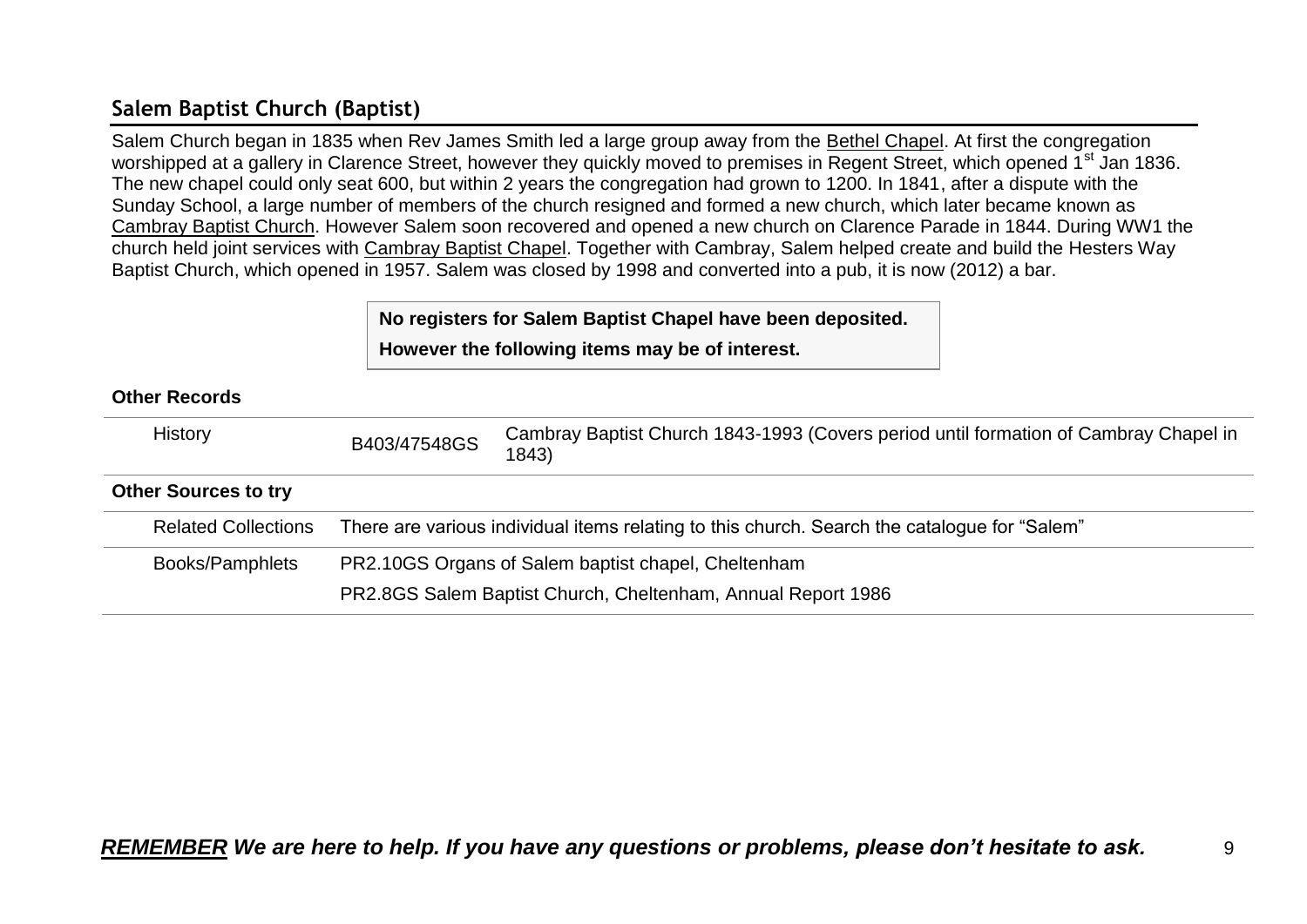## <span id="page-9-0"></span>**Snow's Chapel (Baptist-Calvinist)**

Thomas Snow came to Cheltenham around 1816, initially to preach at Robert Capper's new Chapel on North Place (See Portland Chapel, Countess of Huntingdon). Due to a disagreement over infant baptism, Snow left the chapel less than a year later. He and some fellow worshippers met at his house in Prestbury Road, which was licensed in 1817. In the same year Harriet Wall, a wealthy local, built a chapel for Snow in Grovesnor Street (then known as Gyde's Terrace), which opened in 1818. Snow only stayed 4 years and the chapel closed in 1822. Snow later went back to the Church of England elsewhere. The chapel reopened in 1827 as the Highbury Congregational Church.

> **No registers for Snow's Chapel have been deposited. However the following items may be of interest.**

| History                     | GAL/G5/41070GS                                                         | Cheltenham Local History Society Journal 25; 'Thomas Snow and the Western Schism'<br>by Alan Munden; 2009 pp 57 – 63. Gives more information about Snow and the Chapel. |  |
|-----------------------------|------------------------------------------------------------------------|-------------------------------------------------------------------------------------------------------------------------------------------------------------------------|--|
| <b>Other Sources to try</b> |                                                                        |                                                                                                                                                                         |  |
| <b>Related Collections</b>  | See also D12407 for records relating to Highbury Congregational Church |                                                                                                                                                                         |  |
| Books/Pamphlets             | <b>Thomas Snow</b>                                                     | P2.42GS Sermon preached at Cheltenham on the day of the funeral of H.R.H. the Princess Charlotte 1817 by                                                                |  |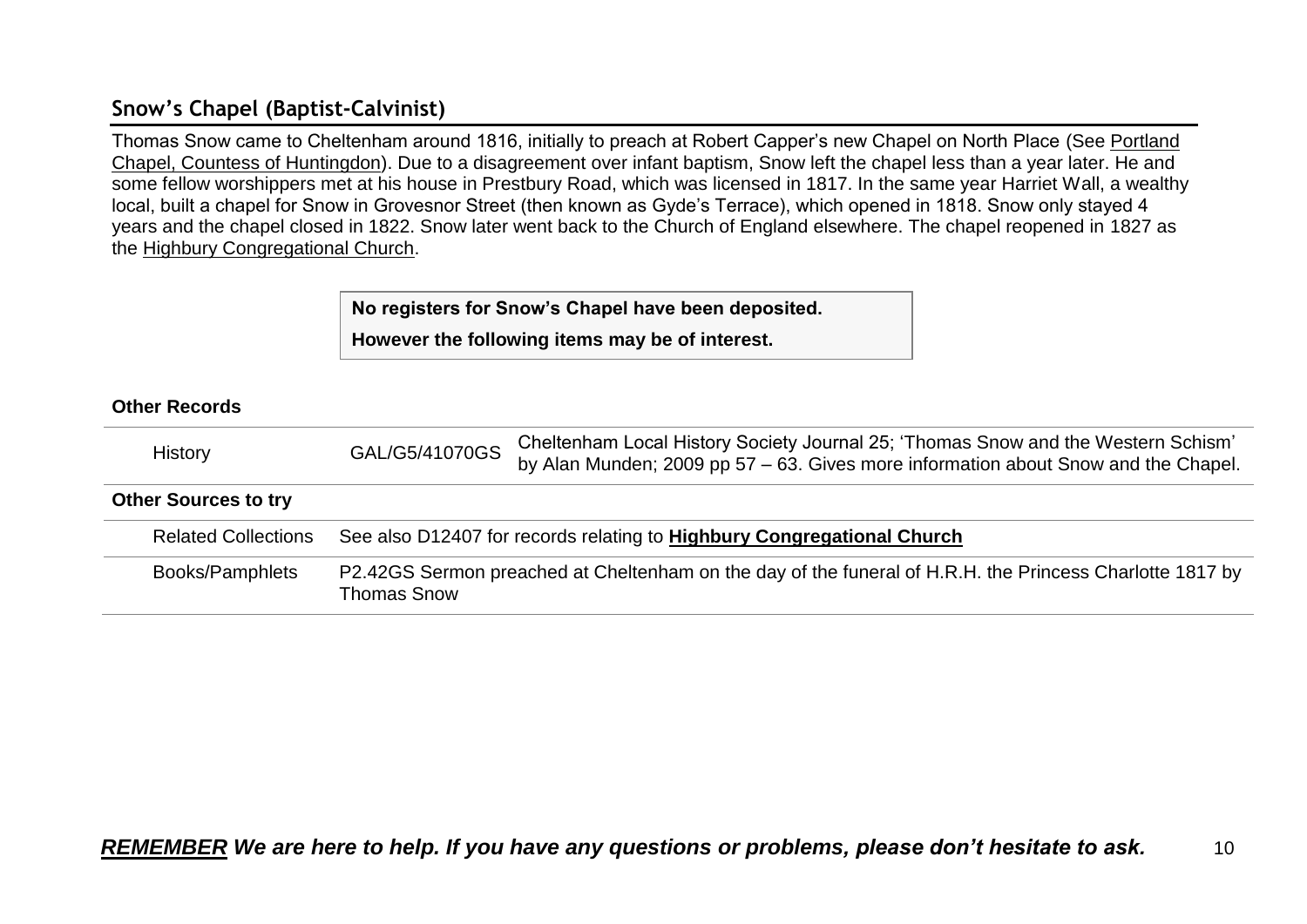### <span id="page-10-0"></span>**Zoar Baptist Church**

This church was located on Suffolk Street, just of Bath Road and began around 1909. It appears in the 1912 directory of Cheltenham and appears to have been short lived.

**No records for the Zoar Baptist Church, Cheltenham have been deposited.**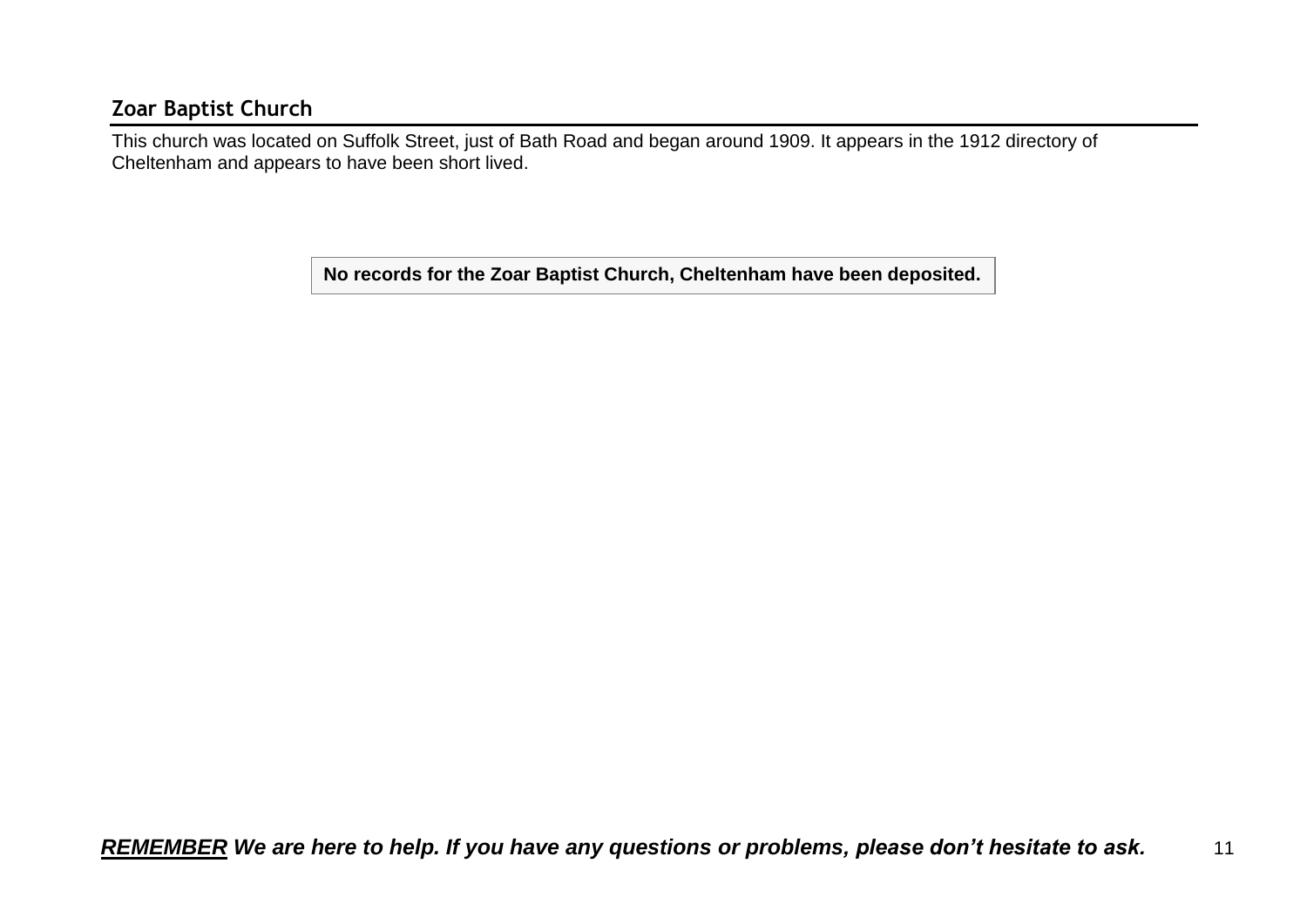## <span id="page-11-0"></span>**Church of Christ**

## <span id="page-11-1"></span>**Portland Tabernacle (Church of Christ)**

Not to be confused with the Portland Chapel on North Place.

This Church seems to have been founded in 1885. The first meetings were held in the Corn Exchange, and the minutes date back to 1889. In 1898 the church purchased Handel Hall in Portland Street and became this became Portland Tabernacle. The Tabernacle closed by the early 1970s.

> **No registers for the Portland Tabernacle have been deposited. However the following items may be of interest.**

| <b>Minutes</b>              | D3906/3/1                          | Members' church meeting minutes, 1889-1926                                   |
|-----------------------------|------------------------------------|------------------------------------------------------------------------------|
| Membership                  | D3906/2/1                          | Application for transfer of membership to various Baptist churches 1921-1948 |
| <b>Other Sources to try</b> |                                    |                                                                              |
| <b>Related Collections</b>  | See D3906 for full list of records |                                                                              |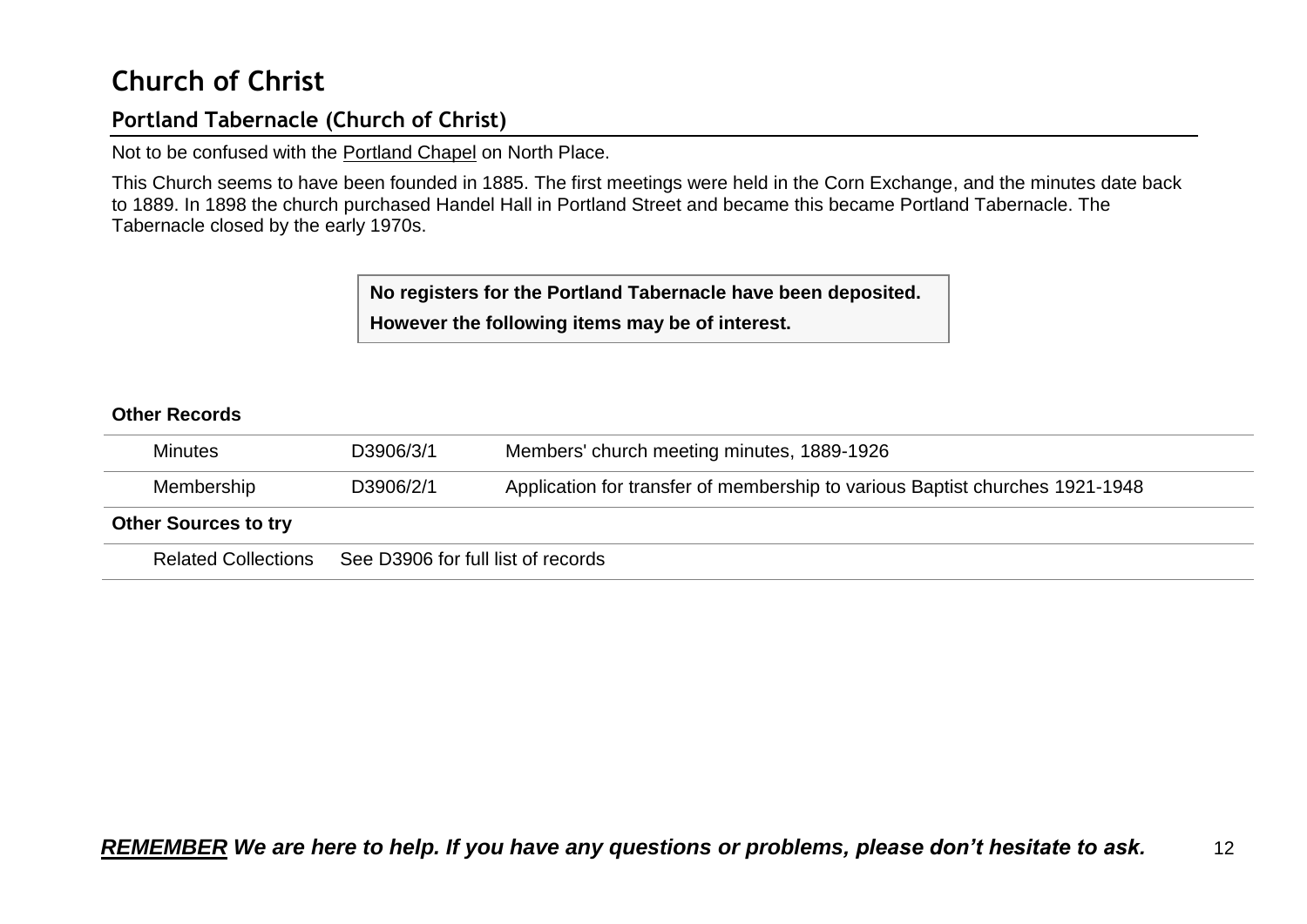## <span id="page-12-0"></span>**Congregationalist**

<span id="page-12-1"></span>**Albert Street Congregational Chapel**

See **Highbury Chapel (Congregational)**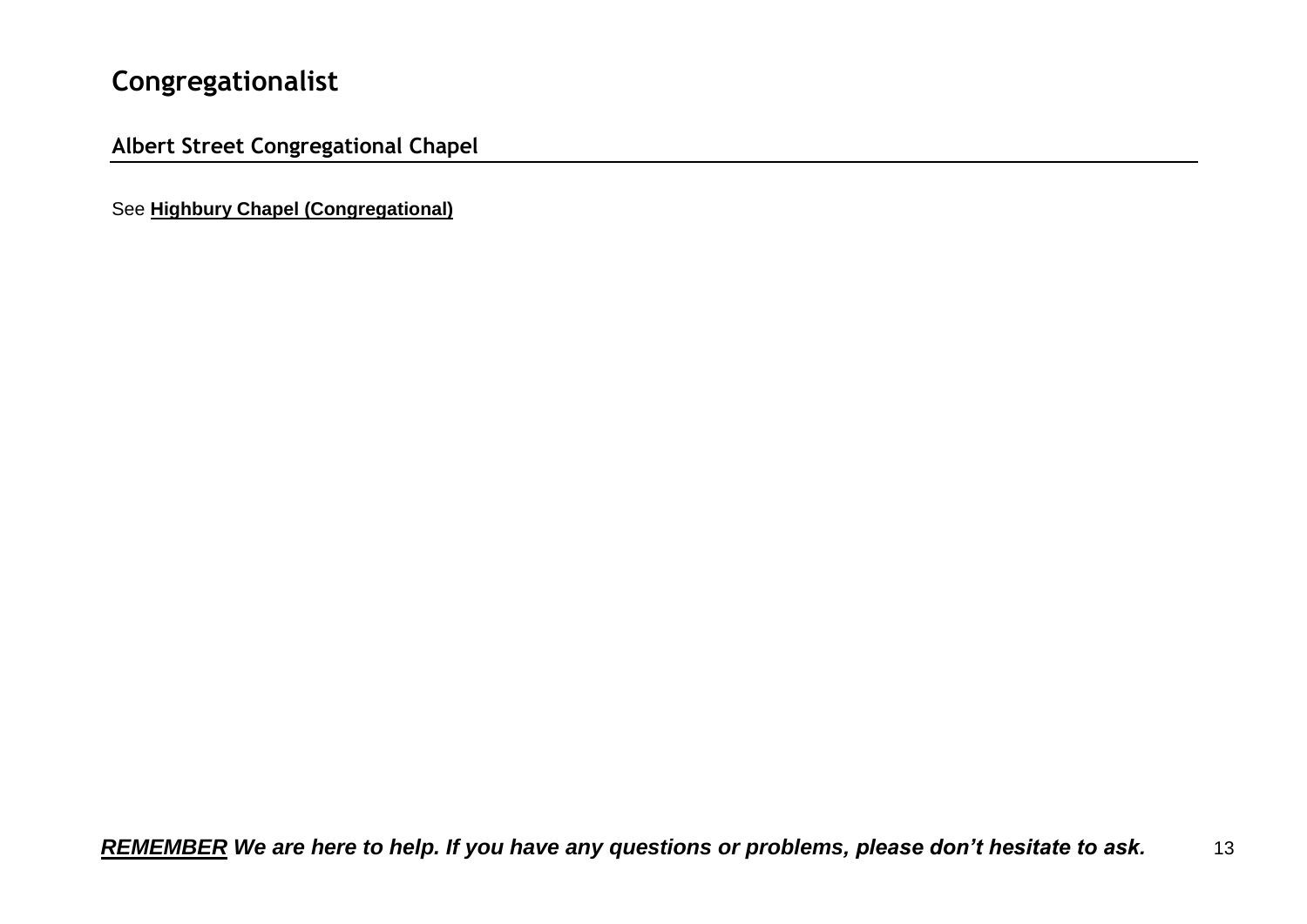## <span id="page-13-0"></span>**Cheltenham Chapel, later St Andrews Presbyterian Church (Independent, Congregational or Presbyterian)**

Cheltenham Chapel, situated between High Street and St George's Place, was opened in 1809 by Rev Rowland Hill and was described as being independent. Ministers of various denominations conducted services. From 1851, the chapel became linked with the Bristol and Gloucestershire Congregational Mission. However, under this new affiliation, the finances of the chapel foundered and the chapel was forced to close for services in 1857. In 1859, the church reopened as St Andrew's Presbyterian Church. In 1874, St Andrew's became responsible for the management of the nearby Gotherington Chapel. With the numbers of communicants continually rising, it was felt that a new church was needed and so from 1875-1886 the main activities of the chapel centred on raising funds for the `New Church' project. The new church opened in 1886, on Montpellier Street near Bayshill. The old chapel, then called Central Hall, was offered for sale to the Salvation Army in 1894 and the burial ground in the High Street was closed in the same year. The sale fell through, but the Salvation Army continued to rent the hall. The Hall was finally sold in 1904 to Messrs Dicks & Co. Ltd. as a warehouse. In October 1972, the Church became part of the United Reformed Church and its name then became St. Andrew's United Reformed Church.

**The following pages contain the references to registers of Cheltenham Chapel/St Andrews Presbyterian Church.**

| <b>Baptisms</b> | <b>Marriages</b> | <b>Burials</b> | <b>Church Roll</b> | <b>Microfilm Reference</b> | <b>Original Register</b>       |
|-----------------|------------------|----------------|--------------------|----------------------------|--------------------------------|
| 1810-1837       |                  | 1815-1837      |                    | MF1266                     |                                |
| 1837-1853       |                  | 1837-1889      |                    |                            | D7755/1/1                      |
| 1880-1997       |                  |                |                    |                            | D7755/1/3                      |
|                 |                  | 1858-1899      |                    |                            | PR2.12GS (Copy of<br>Original) |
|                 |                  |                | 1864-1893          |                            | D7755/2/1                      |
|                 |                  |                | 1911-1942          |                            | D7755/5/7 (Seat Letting)       |
|                 |                  |                | 1957-1968          |                            | D7755/2/2                      |

**There is also a list of other major sources relating to the church, which may be of interest.**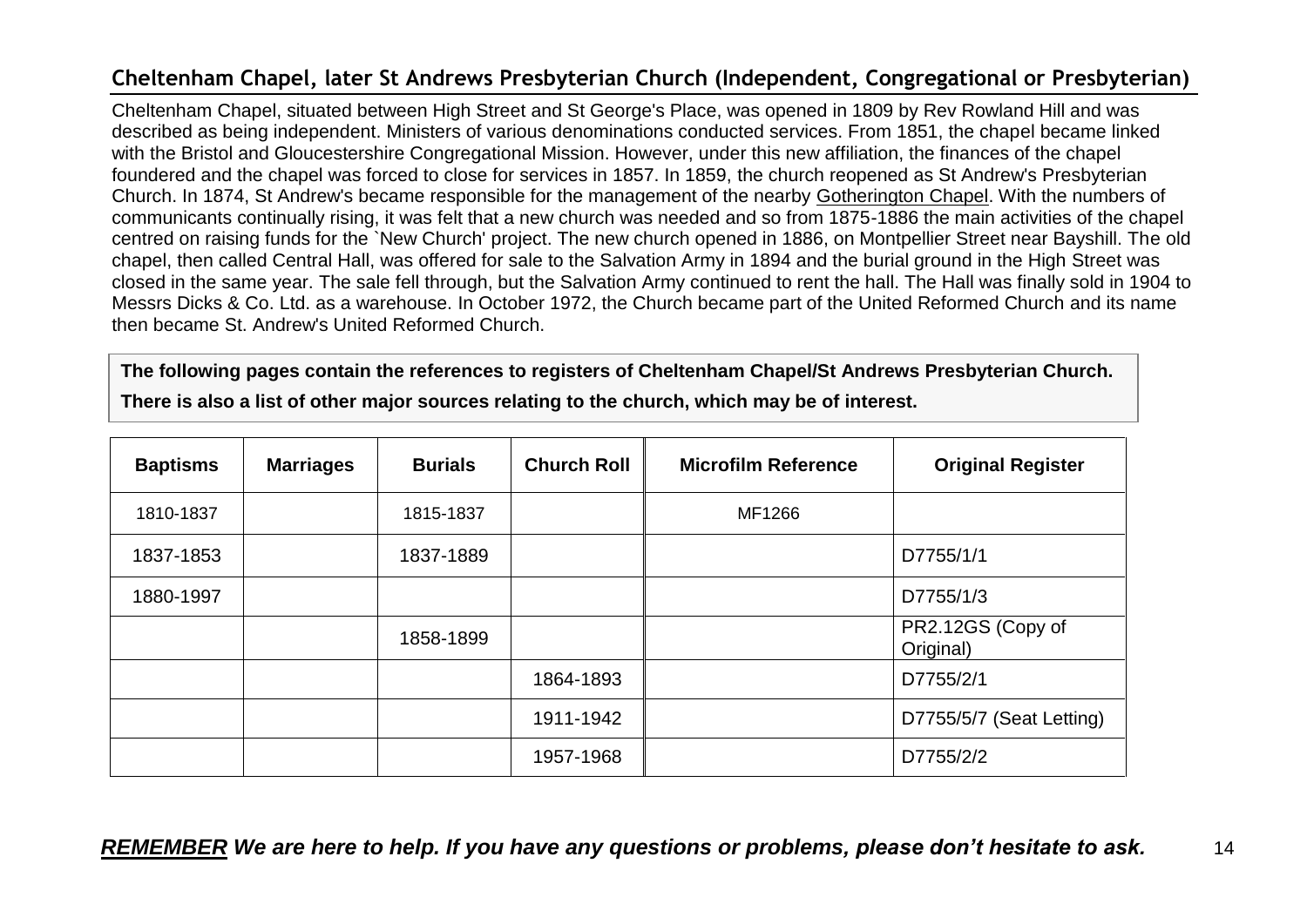| <b>Minutes</b>               | D7755/3                                                                                    | Includes Deacons and Sessions Minutes. See Catalogue for full list. |  |  |  |
|------------------------------|--------------------------------------------------------------------------------------------|---------------------------------------------------------------------|--|--|--|
| <b>Memorial Inscriptions</b> | GAL/K3/42613/GS                                                                            | Cheltenham Chapel graveyard, St. George's Place, Cheltenham 1986    |  |  |  |
| <b>History</b>               | P <sub>2.91</sub> GS                                                                       | History of St. Andrew's Presbyterian Church, Cheltenham             |  |  |  |
| <b>Other Sources to try</b>  |                                                                                            |                                                                     |  |  |  |
| <b>Related Collections</b>   | See D7755 for full list of records.                                                        |                                                                     |  |  |  |
|                              |                                                                                            | See also Highbury Congregational Church D12407                      |  |  |  |
| <b>Pamphlets</b>             | Pamphlet compiled to commemorate the centenary anniversary of the church, 1985 (D7755/6/1) |                                                                     |  |  |  |
|                              | PR2.12GS Contains a plan of the Old Chapel made 21 January 1986.                           |                                                                     |  |  |  |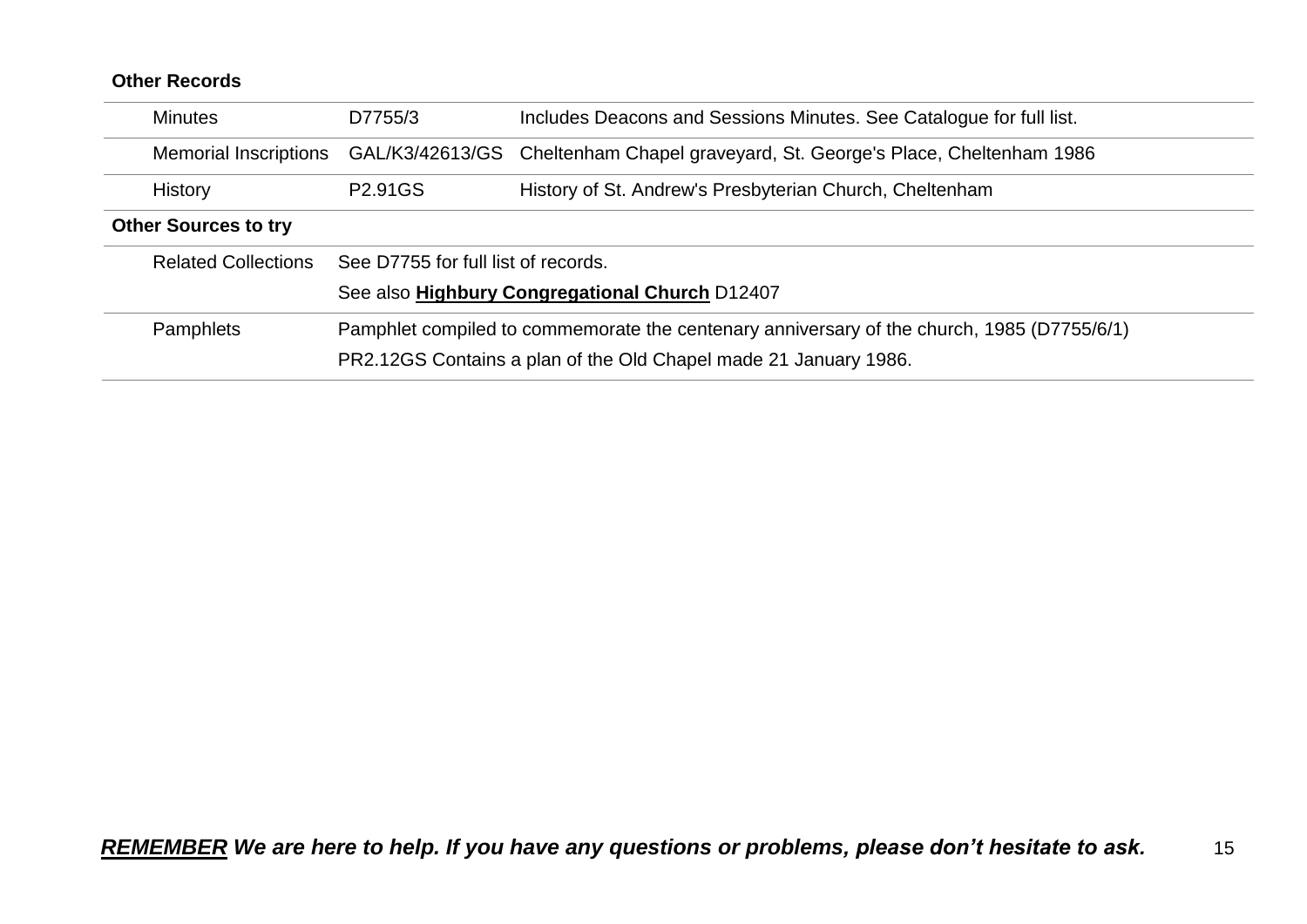## <span id="page-15-0"></span>**Highbury Chapel (Congregational)**

Highbury Congregational Church was established in 1827 when Thomas Wilson of Highbury, London and Rev Burder of Stroud bought Snow's Chapel. As Wilson supplied most of the money, the chapel was named after his home and the location of the College where many of the. The congregation was made up of non-conformists from all over Cheltenham, who found the other chapels in the Town too restricting. In 1830 the first membership was formed with 8 members. The most prominent minister at Highbury was Andrew Morton Brown (1843-1879) who was heavily involved in the spiritual and moral life of the community. He also contributed to the building of the chapel which would become the Gas Green Baptist Chapel. In 1850 it was decided that a new chapel was needed. Some land was purchased on Winchcombe Street and the new chapel opened two years later. The old chapel became Highbury British School. The chapel founded the Prestbury Congregational Church in 1866. In the 1890s the chapel suffered from debt, mainly due to the upkeep of the school. However it had bounced back by 1913. The church moved again in 1932 to Priory Walk. Both the chapel on Winchcombe Street and the School Buildings on Grosvenor Street were sold in that year. The chapel was demolished and an Odeon Cinema was built in its place. The school kept going for a while after the sale, but it is now a Youth Centre.

**The following pages contain the references to registers of Highbury Chapel.**

**There is also a list of other major sources relating to the church, which may be of interest.**

| <b>Baptisms</b> | <b>Marriages</b> | <b>Burials</b> | Communion/<br><b>Church Roll</b> | <b>Microfilm Reference</b> | <b>Original Register</b>         |
|-----------------|------------------|----------------|----------------------------------|----------------------------|----------------------------------|
| 1828-1837       |                  |                |                                  | MF1257                     |                                  |
|                 |                  |                | 1889-1890s                       |                            | D12407/1/2                       |
|                 |                  |                | 1901-1909                        |                            | D12407/1/6                       |
|                 |                  |                | 1903-1911                        |                            | D12407/1/7                       |
|                 |                  |                | 1911-1912                        |                            | D12407/1/8 (List of Pew Holders) |
|                 |                  |                | 1912-1943                        |                            | D12407/1/9                       |
|                 |                  |                | 1967                             |                            | D12407/1/12                      |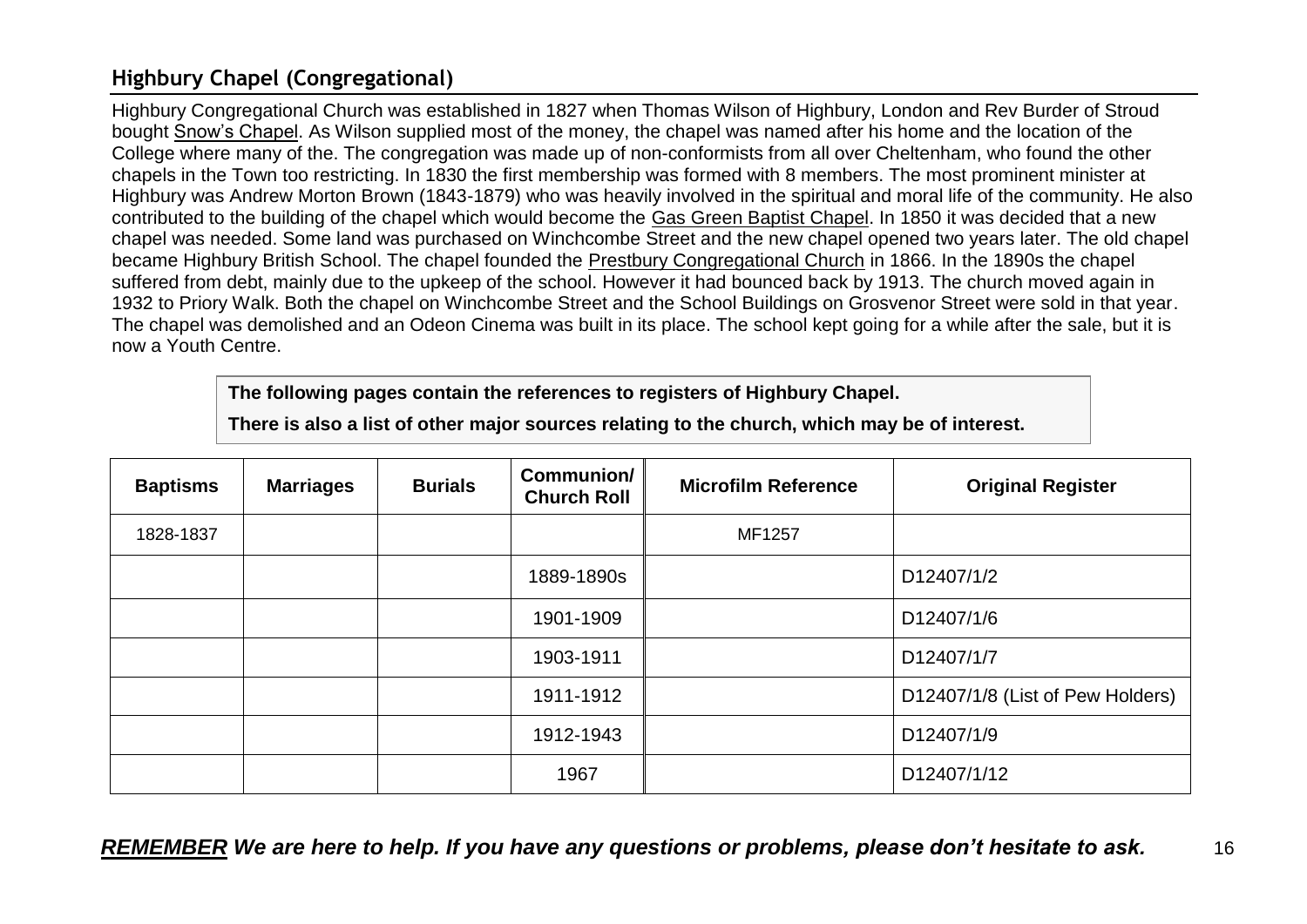| <b>Other Records</b>        |                         |                                                                           |
|-----------------------------|-------------------------|---------------------------------------------------------------------------|
| <b>Church Books</b>         | D <sub>12407</sub> /1/3 | 'The Year Book of Highbury Congregational Church' 1891                    |
|                             | D <sub>12407</sub> /1/5 | 'Highbury Congregational Church, Manuals' 1897-1938 (incomplete coverage) |
| <b>Minutes</b>              | D <sub>12407</sub> /2/  | Includes Church Meetings 1882-1958 and Deacons Meetings 1885-1987.        |
|                             |                         | See catalogue for full list.                                              |
| <b>History</b>              | P2.33GS                 | One Hundred Years of Congregationalism in Cheltenham                      |
| <b>Other Sources to try</b> |                         |                                                                           |
| <b>Related Collections</b>  |                         | See D12407 catalogue for full list of documents                           |
|                             |                         | See also D6026 for Gloucestershire Congregational Union Records           |
|                             |                         |                                                                           |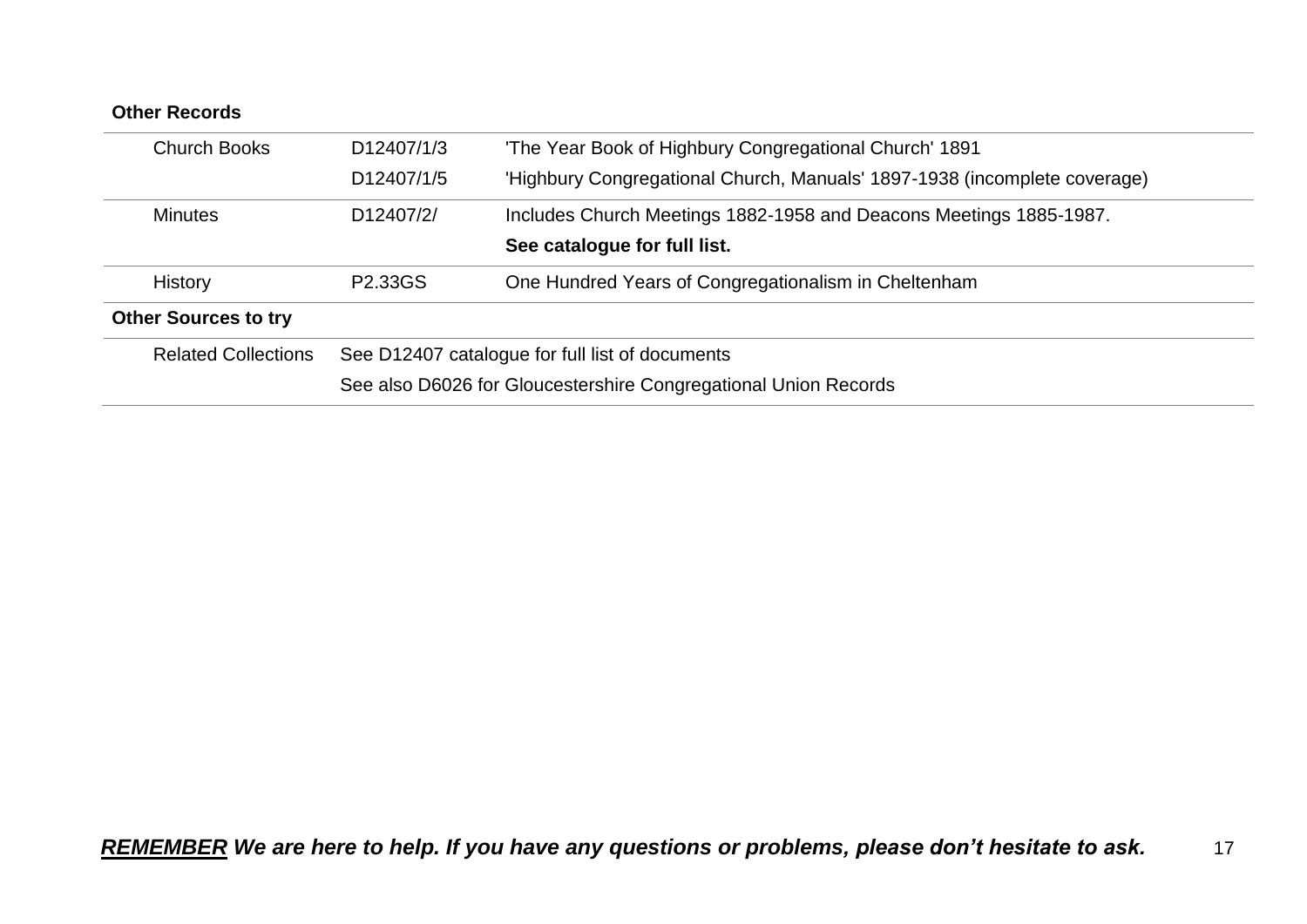## <span id="page-17-0"></span>**Countess of Huntingdon's Connexion**

### <span id="page-17-1"></span>**Portland Chapel, North Place (Countess of Huntingdon)**

Not to be confused with the Portland Tabernacle (Church of Christ).

The Chapel in North Place was originally built in 1816 by Robert Capper for Rev Thomas Snow. However Snow stayed for less than a year, moving to another new Chapel in Gyde's Terrace, known as Snow's Chapel. In 1818 the minister was John Tucker. The next year, however, Capper passed the Chapel over to the Countess of Huntingdon's Connection. The Church was also known as North Place Evangelical Church at times. The first British School in Cheltenham opened in 1820 in a Sunday school room beneath the Chapel. In 1858-59 the school moved into new premises in Dunalley Street. The Chapel closed in the late 20th Century. The building is now a day spa known as Chapel Spa.

**The following pages contain the references to registers of Portland Chapel.**

**There is also a list of other major sources relating to the church, which may be of interest.**

| <b>Baptisms</b> | <b>Marriages</b> | <b>Burials</b> | <b>Church Roll</b> | <b>Microfilm Reference</b> | <b>Original Register</b> |
|-----------------|------------------|----------------|--------------------|----------------------------|--------------------------|
| 1820-1837       |                  | 1820-1837      |                    | MF1265                     |                          |

#### **Other Sources to try**

Related Collections See also S78/7 for records of the School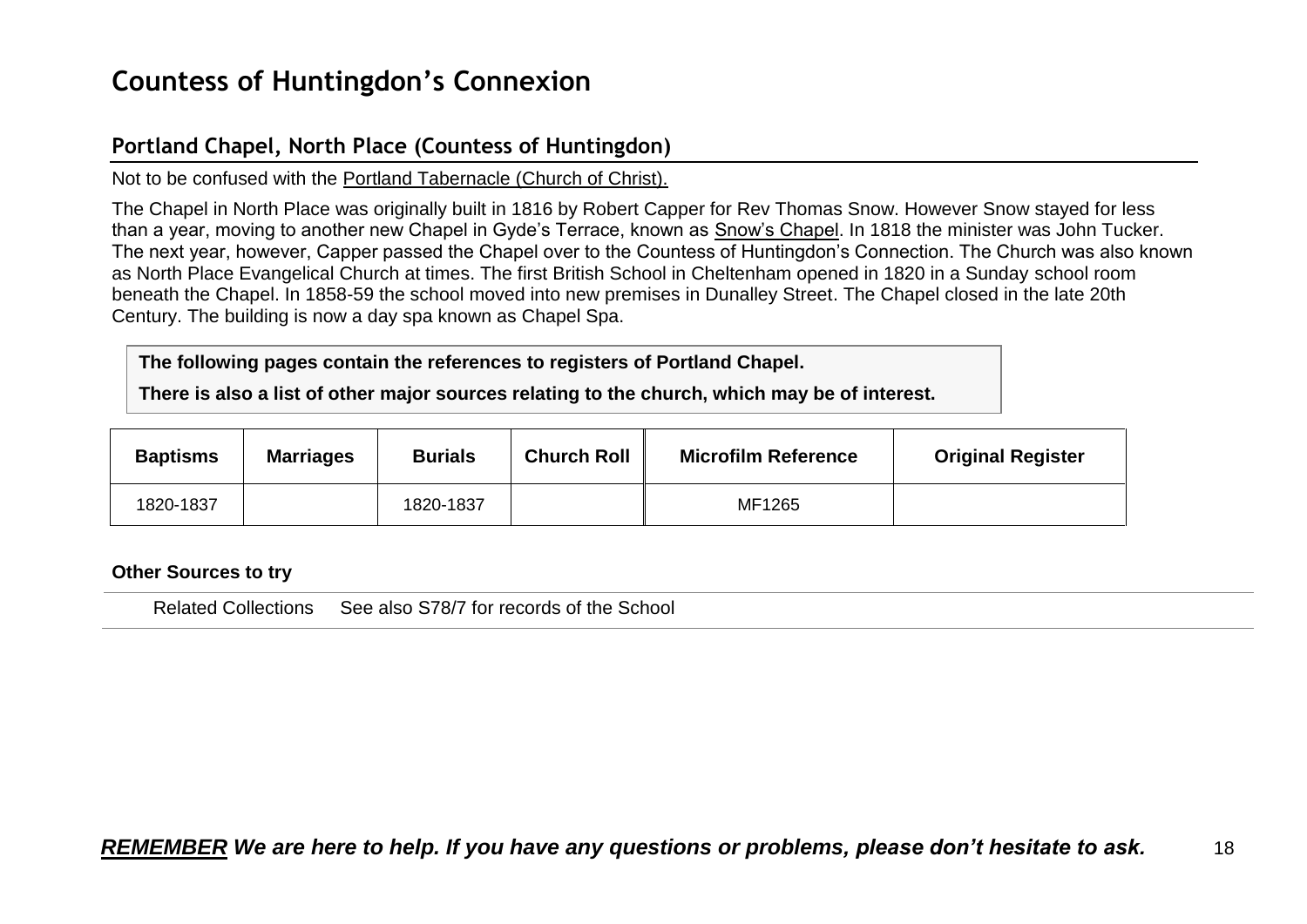## <span id="page-18-0"></span>**Free Evangelical**

## <span id="page-18-1"></span>**Cheltenham Evangelical Free Church (Walker Memorial) (Presbyterian/Baptist/Evangelical)**

This began life as a Presbyterian Church of Scotland church, founded by James Walker in 1877. The first church was a portable metal church located on Whaddon Lane/Prestbury Road, and was known as the 'Scots Church'. After Walker's death the church and its land was purchased by trustees for the congregation, and the name of the Church became The Walker Memorial Hall. The church then moved towards a more Baptist/Evangelical outlook.

. **No records for Cheltenham Evangelical Free Church have been deposited.**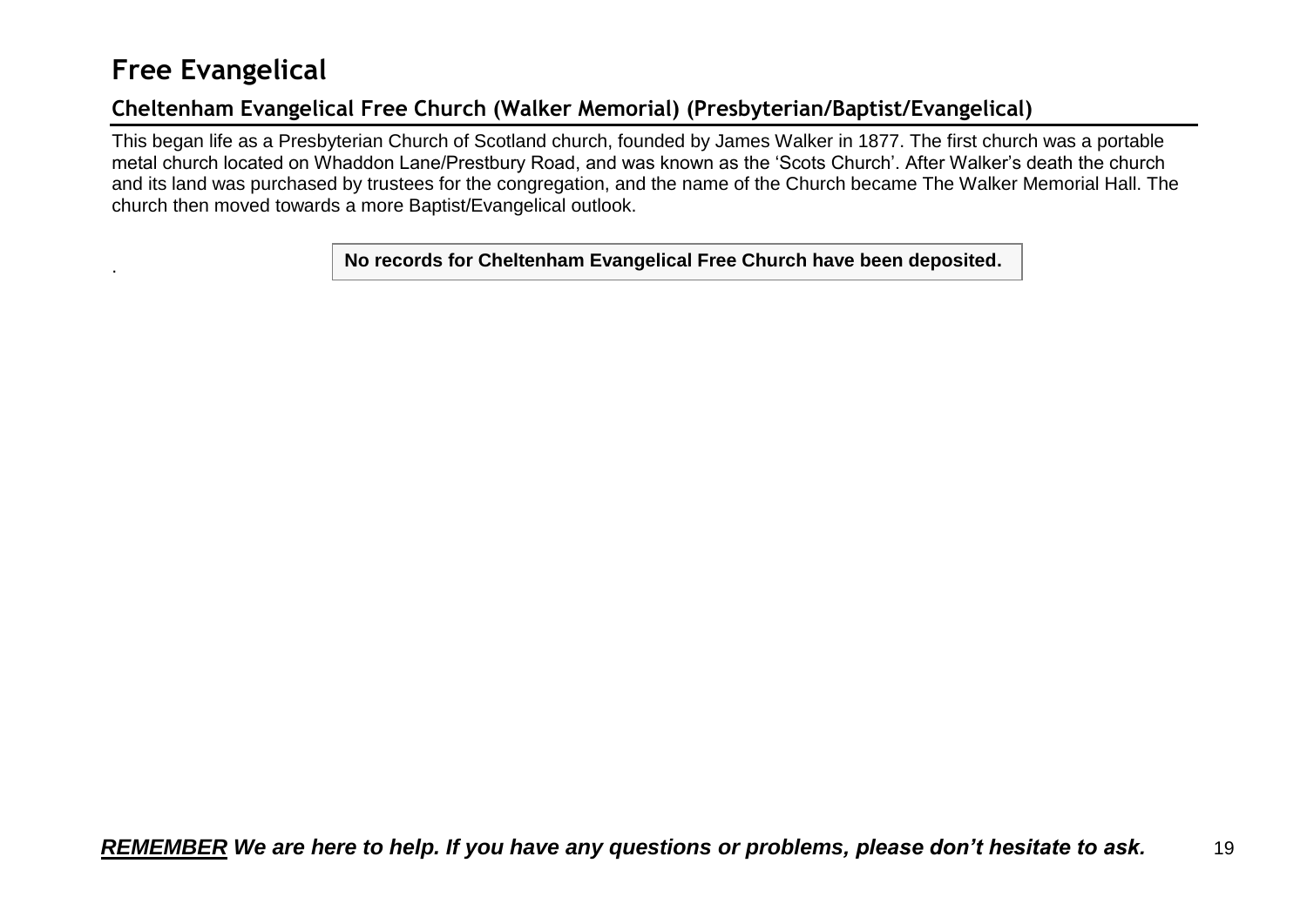## <span id="page-19-0"></span>**Jewish**

## <span id="page-19-1"></span>**Cheltenham Synagogue (Jewish)**

The early 1800s saw a modest increase in Jewish families moving into the booming spa town of Cheltenham. In 1823 they established the Cheltenham Hebrew Congregation and in 1824, land was purchased in Elm Street for a cemetery; this is still in use. In 1837, a young local architect, William Hill Knight, was commissioned to design and build a Synagogue which was consecrated on 14<sup>th</sup> May 1839. The Synagogue had some 75 members in 1845 – 50 but this number declined until, in 1903, the Synagogue closed. However, in 1939, it re-opened due to an influx of evacuees, refugees and members of the armed forces including many from local American Bases. The Synagogue has remained open ever since. (Taken from **<http://www.cheltenhamsynagogue.org.uk/History.htm>**)

**The following pages contain the references to registers of Cheltenham Synagogue.**

**There is also a list of other major sources relating to the church, which may be of interest.**

| <b>Baptisms</b> | <b>Marriages</b> | <b>Deaths</b> | <b>Church Roll</b> | <b>Microfilm Reference</b> | <b>Original Register</b> |
|-----------------|------------------|---------------|--------------------|----------------------------|--------------------------|
|                 |                  | 1869-1895     |                    |                            | D3883 Uncat. Accn. 10846 |

| <b>Subscriptions</b> | D3883/2/5 | Accounts of subscriptions received from individual members of the congregation c.1837-<br>1891 |
|----------------------|-----------|------------------------------------------------------------------------------------------------|
|                      |           | Memorial Inscriptions GAL/K3/42612GS Jewish burial ground, Elm Street                          |
|                      |           | GAL/K3/53085GS Jewish synagogue (Contains only 10 memorials)                                   |
| History              | PA 78/95  | The Hebrew community of Cheltenham, Gloucester and Stroud (1989)                               |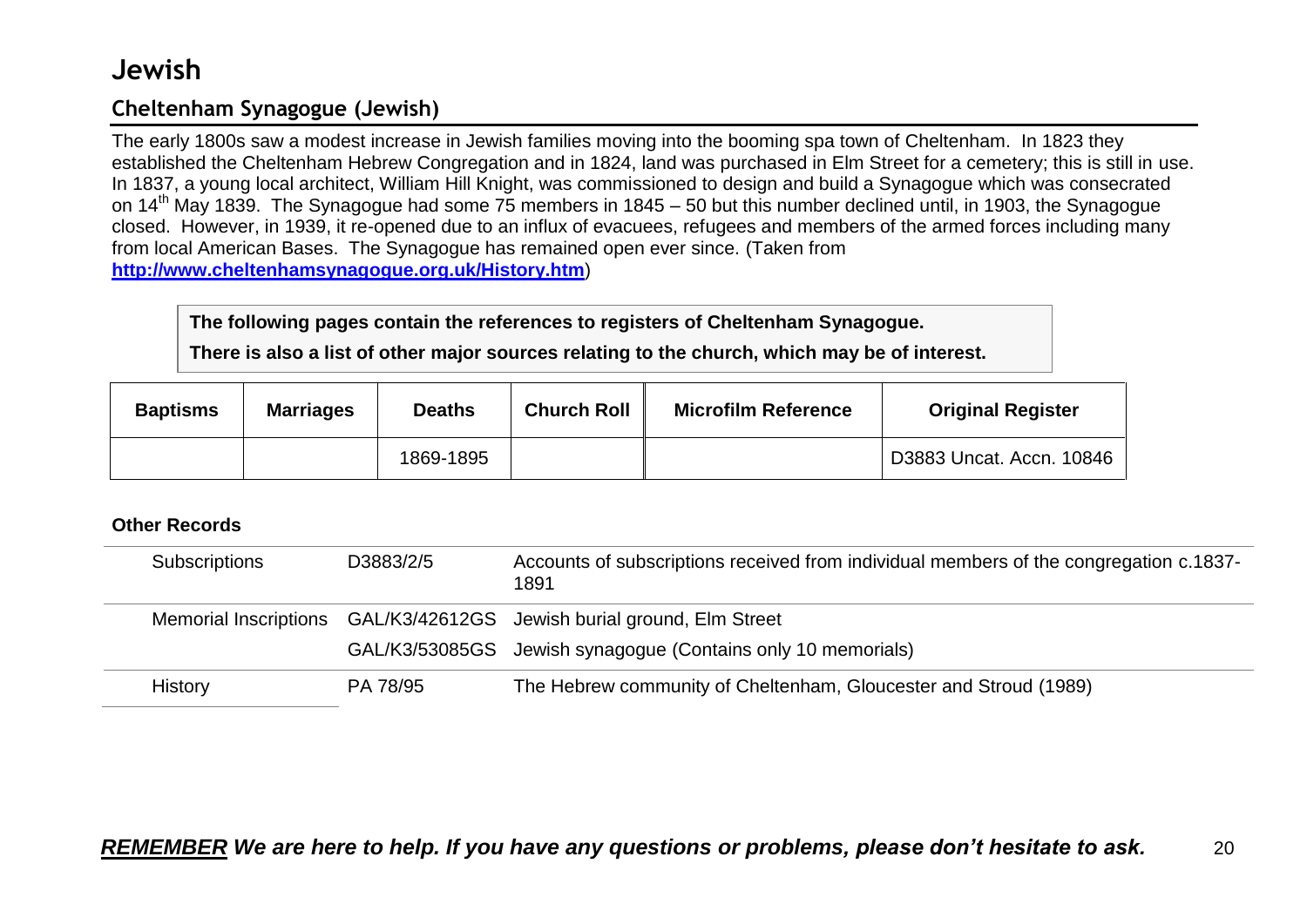| <b>Other Sources to try</b> |                                                                                                                                                                               |
|-----------------------------|-------------------------------------------------------------------------------------------------------------------------------------------------------------------------------|
| <b>Related Collections</b>  | See D3883 for full list of records.                                                                                                                                           |
|                             | Some related records are held at the Hartley Library, Archives and Special Collections Department, University<br>of Southampton (archives@soton.ac.uk) Ref: MS 161. Contains: |
|                             | Combined Ledger and Minute Book 1800-1896                                                                                                                                     |
|                             | Offerings book for festivals of the Cheltenham Hebrew Congregation c. 1840                                                                                                    |
| Books/Pamphlets             | Cheltenham Jews in the nineteenth century (PQ21.41GS)                                                                                                                         |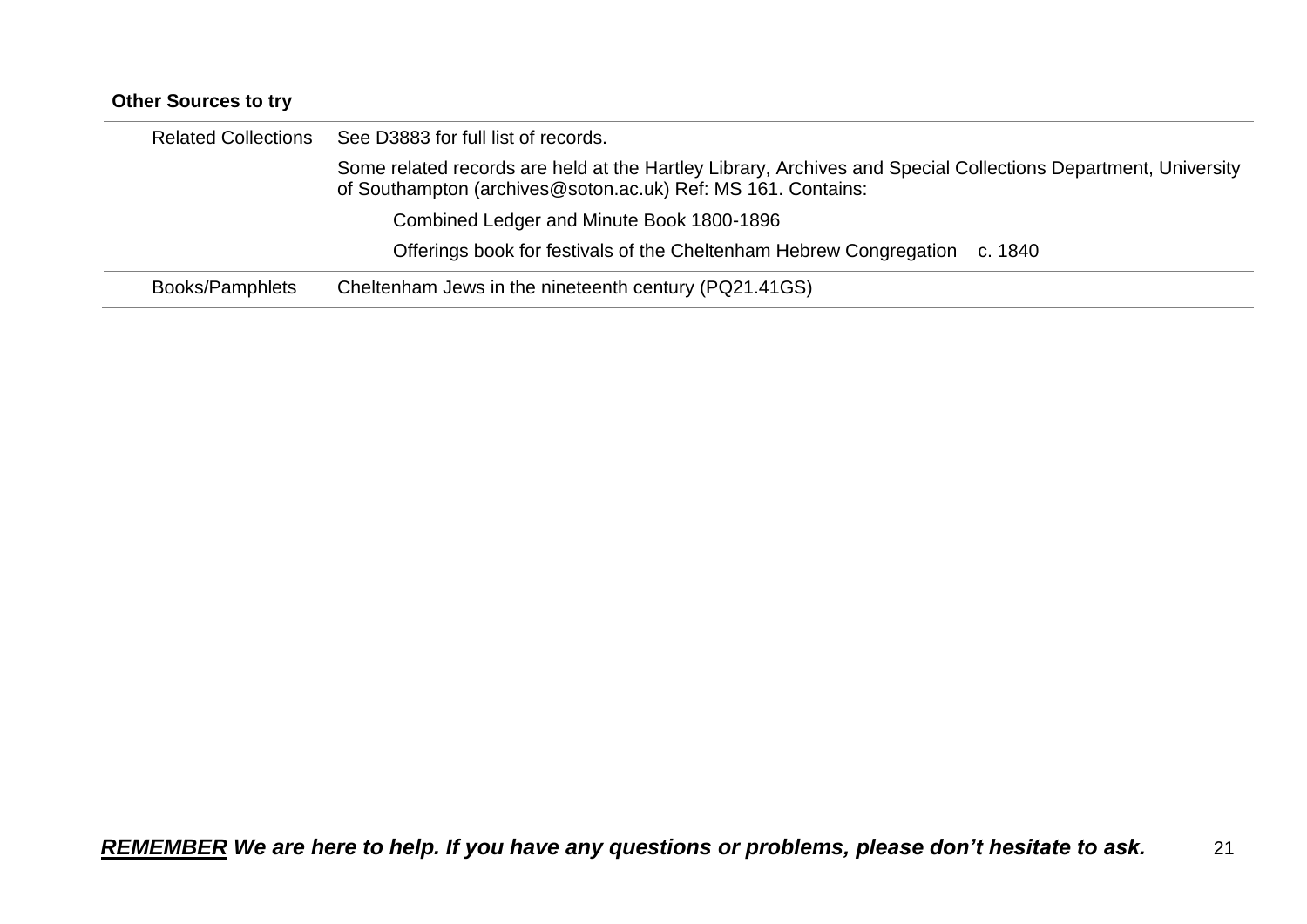## <span id="page-21-0"></span>**Methodist**

<span id="page-21-1"></span>**Albion Street (Wesleyan Methodist)**

See **St Matthews (Wesleyan/United Methodist)**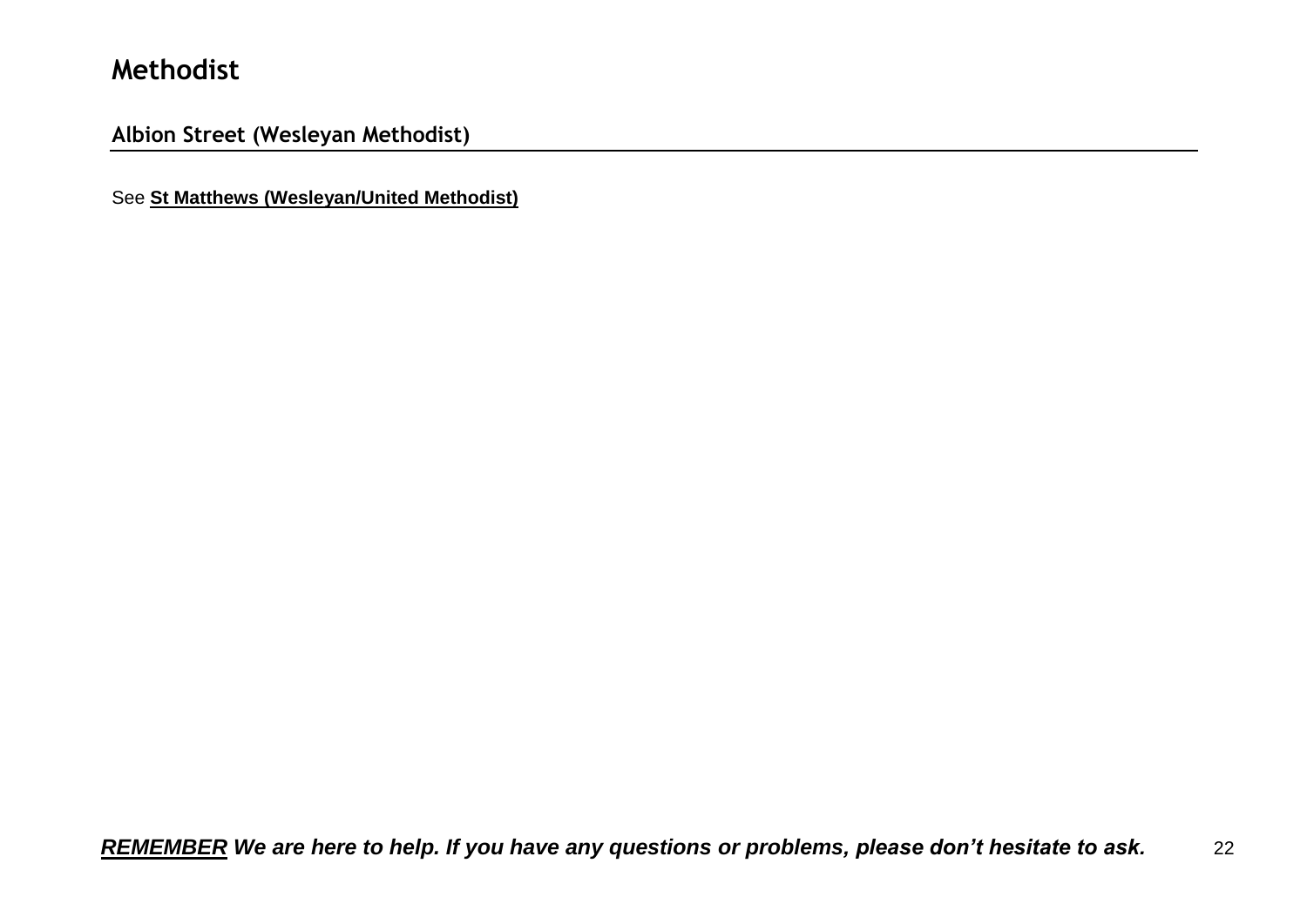### <span id="page-22-0"></span>**Arle (Wesleyan Methodist)**

The Methodist meeting place at Arle was relatively short lived. It first appears on the Cheltenham circuit of preaching places in 1847. It is understood that it was given up by the 1860s.

**The following pages contain the references to registers of Arle Methodist Preaching Place; however the following pages contain the references to registers of Cheltenham Methodist Circuit, which should contain entries from all churches in the Cheltenham circuit.**

**There is also a list of other sources relating to the church, which may be of interest.**

| <b>Baptisms</b> | <b>Marriages</b> | <b>Burials</b> | <b>Church Roll</b> | <b>Microfilm Reference</b> | <b>Original Register</b> |
|-----------------|------------------|----------------|--------------------|----------------------------|--------------------------|
| 1847-1860       |                  |                |                    |                            | D3418/1/1/17             |

#### **Other Records**

Ecclesiastical Census D3418/2/7/1/1 Ecclesiastical census return, 1851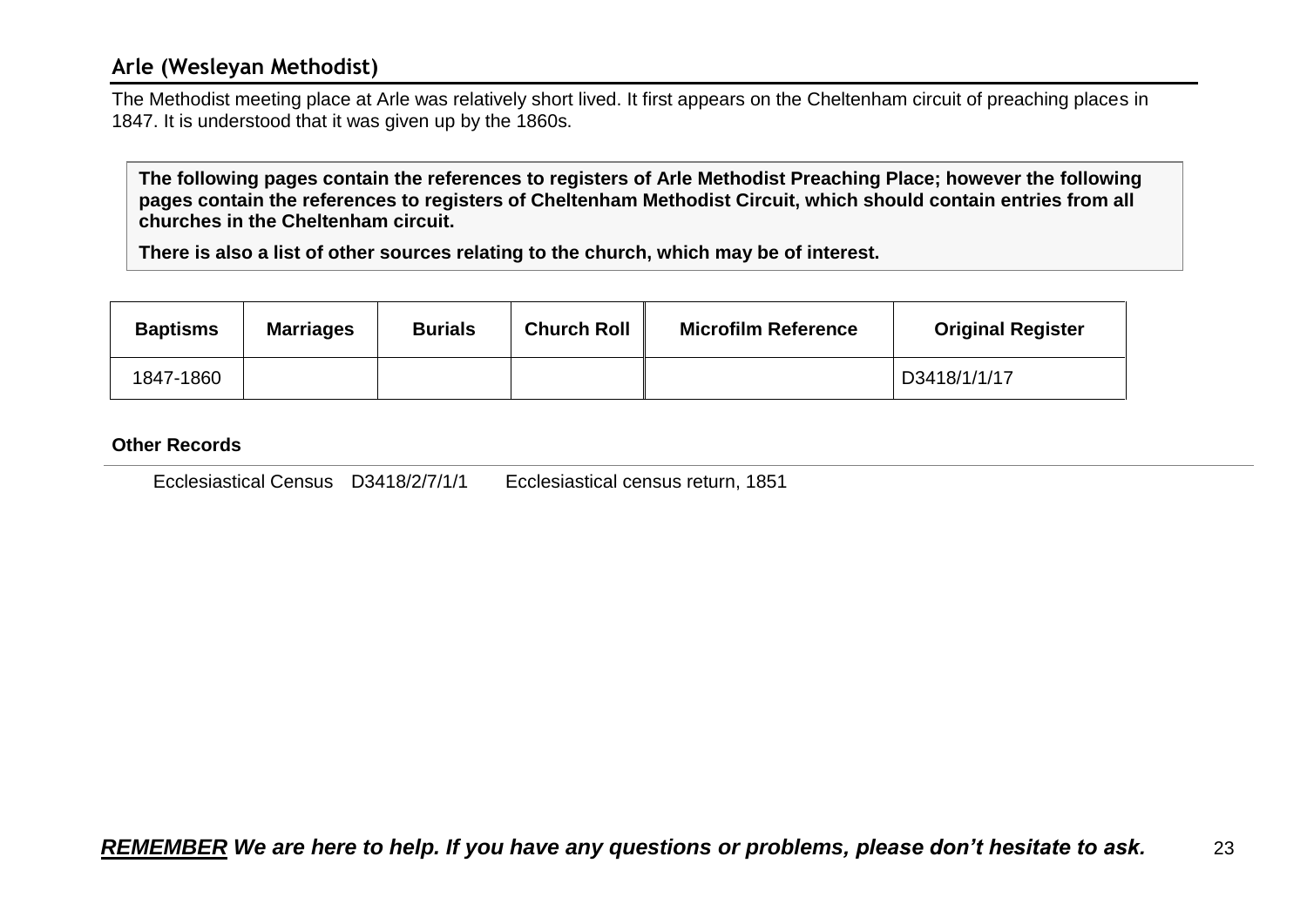### <span id="page-23-0"></span>**Bethesda (Wesleyan Methodist)**

Around 1828 meetings were held in Bath Road area by Rev Newstead of the Wesleyan Ebenezer Chapel. The popularity of these missionary meetings prompted the group to take some rooms on St Phillips Street. Shortly after this they group moved again to larger premises in a nearby old Blacksmith Shop, but a chapel was needed. In 1830 land was bought on Great Norwood Street and the new chapel opened in the summer of 1830, after only 6 weeks of building. The church continued to grow in popularity, and again a bigger chapel was needed. The Bethesda chapel (also on Great Norwood Street) was opened on January 16<sup>th</sup> 1846. The old chapel was demolished and the land was used for the old St James' Church of England School (now residential properties known Old School Court).By 1865 the church had 154 members, and the school buildings were enlarged in 1871. In 1881 the church began mission meetings on Lansdown Bridge, which went on to form St Mark's Methodist Church. In 1989 Bethesda joined with members of the St Matthew's Methodist congregation.

**No registers for the Bethesda Chapel have been deposited; however the following pages contain the references to registers of Cheltenham Methodist Circuit, which should contain entries from all churches in the Cheltenham circuit.**

**There is also a list of other major sources relating to the church, which may be of interest.**

| <b>Baptisms</b> | <b>Marriages</b> | <b>Burials</b> | <b>Church Roll</b> | <b>Microfilm Reference</b> | <b>Original Register</b> |
|-----------------|------------------|----------------|--------------------|----------------------------|--------------------------|
| 1846-1983       |                  |                |                    |                            | D3418/1/1/17             |
|                 |                  |                | 1919-1922          |                            | D3418/1/1/12             |

| <b>Minutes</b>              | D3418/2/8/1/                                                       | See catalogue for full list.                                                |  |
|-----------------------------|--------------------------------------------------------------------|-----------------------------------------------------------------------------|--|
| <b>Sunday School</b>        | D3418/2/8/5/                                                       | See catalogue for full list.                                                |  |
| History                     | <b>P2.30GS</b>                                                     | Origin and progress of Wesleyan Methodism in Cheltenham and district (1912) |  |
| <b>Other Sources to try</b> |                                                                    |                                                                             |  |
| <b>Related Collections</b>  | See also D3418/2/13 for records of Wesley Chapel and St Matthew's. |                                                                             |  |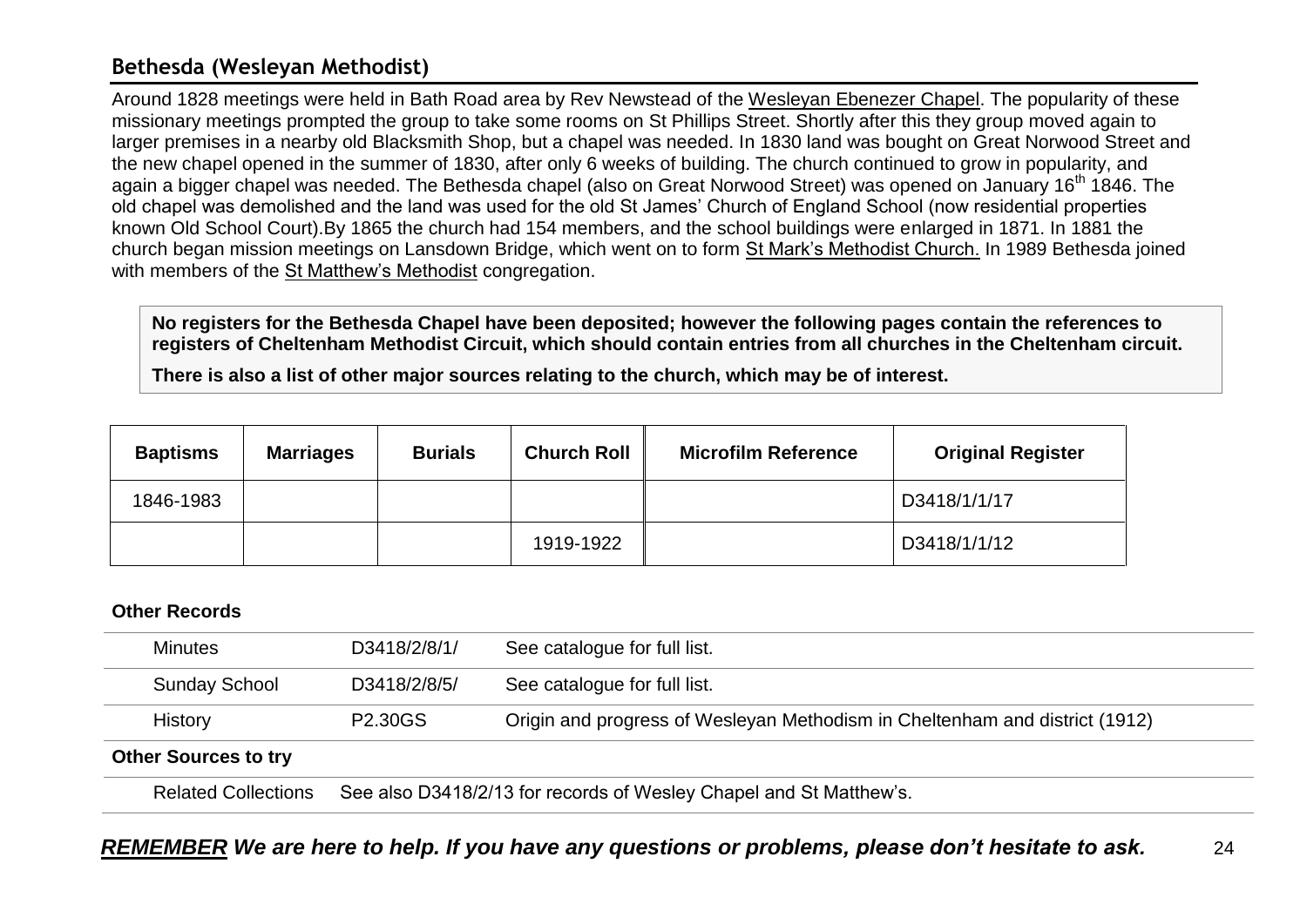<span id="page-24-0"></span>**1813-1840 Wesleyans, see** St Matthews (Wesleyan/United Methodist)

**1843-1855 Baptists who went on to form Cambray church, see** Cambray Baptist Church (Baptist)

**1859-1934 Primitive Methodists, see** King Street (Primitive Methodist)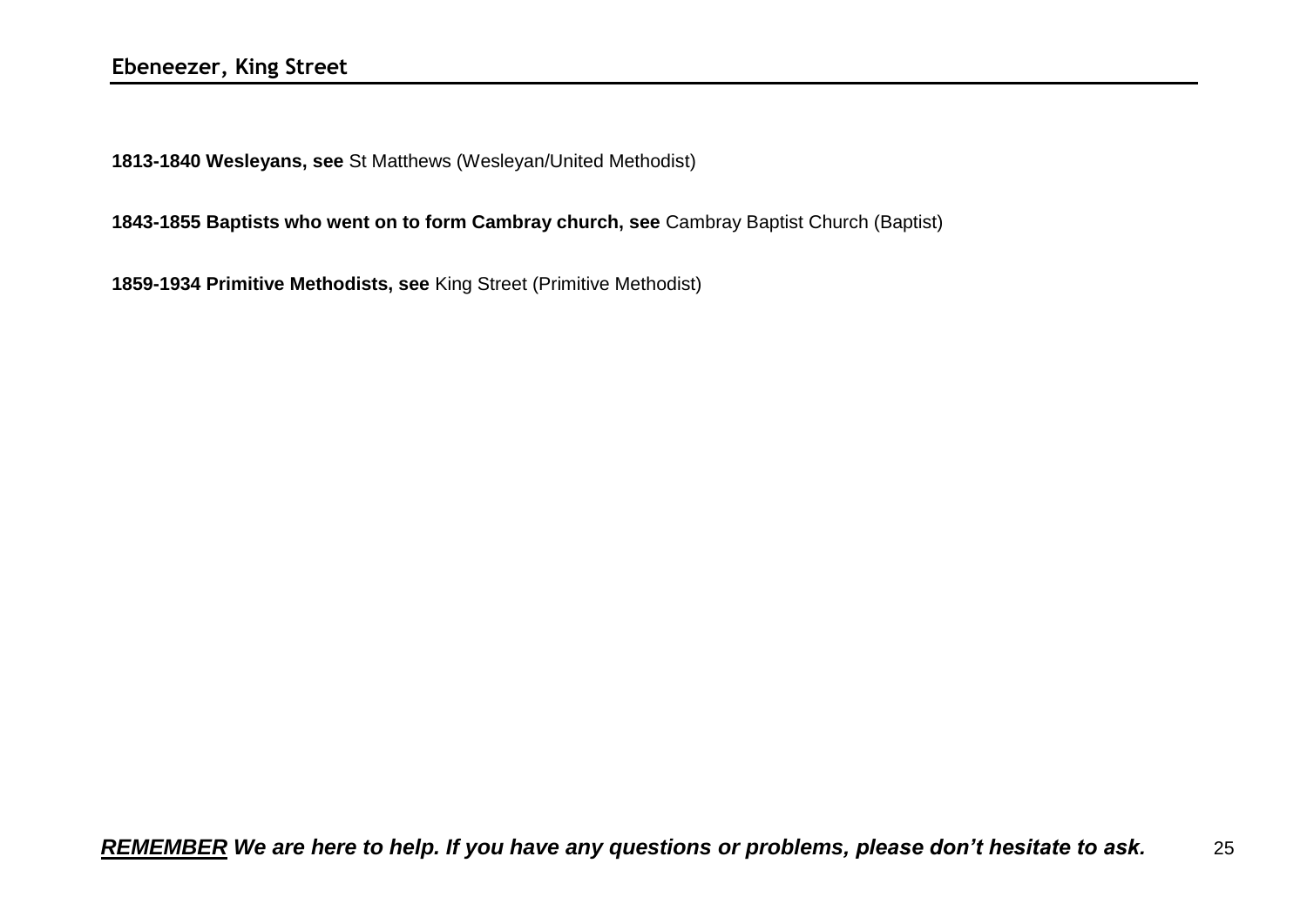### <span id="page-25-0"></span>**King Street (Primitive Methodist)**

For previous churches that used this building see St Matthews (Wesleyan/United Methodist) for 1813-1840. Between 1843 and 1855 the chapel was used by the Cambray Baptists, before they moved to Cambray.

The first primitive Methodist chapel in the town appears to have been on Russell Street, which began life as a Primitive Methodist mission in 1838. In 1847 the Methodists had no further use of the building and it was sold by auction to members of the Congregational Union (later becoming Gas Green Baptist Chapel). In 1851 the Primitive Methodists seemed to be revived in Cheltenham and took on a meeting place in Fairview Street, where they remained until they purchased the Ebenezer Chapel on King Street in 1859. The church closed in 1934, upon the merging of the Wesleyan and Primitive Methodists. It was later restored, and converted into flats in the mid-1990s, and is now known as 'Kings Court'.

#### **The following pages contain the references to registers of King Street (PM) Chapel.**

**There is also a list of other major sources relating to the church, which may be of interest.**

| <b>Baptisms</b> | <b>Marriages</b> | <b>Burials</b> | <b>Church Roll</b> | <b>Microfilm Reference</b> | <b>Original Register</b> |
|-----------------|------------------|----------------|--------------------|----------------------------|--------------------------|
| 1860-1929       |                  |                |                    |                            | D3418/1/1/18             |

| <b>Minutes</b>              | D3418/2/9/1/1 | Trustees' meeting, 1859-1870                                                        |
|-----------------------------|---------------|-------------------------------------------------------------------------------------|
|                             | D3418/2/9/1/2 | Trustees' meeting, 1913-1935                                                        |
| <b>History</b>              |               |                                                                                     |
| <b>Other Sources to try</b> |               |                                                                                     |
| <b>Related Collections</b>  |               | See other records under D3418/2/9. See catalogue for full list.                     |
|                             |               | D5130/83, D2318/I/8 and D11659 for deeds of the chapel/meeting house.               |
| Books/Pamphlets             |               | See B602/48605GS Gas Green Story 1849-1999 for history of the Russell Street Chapel |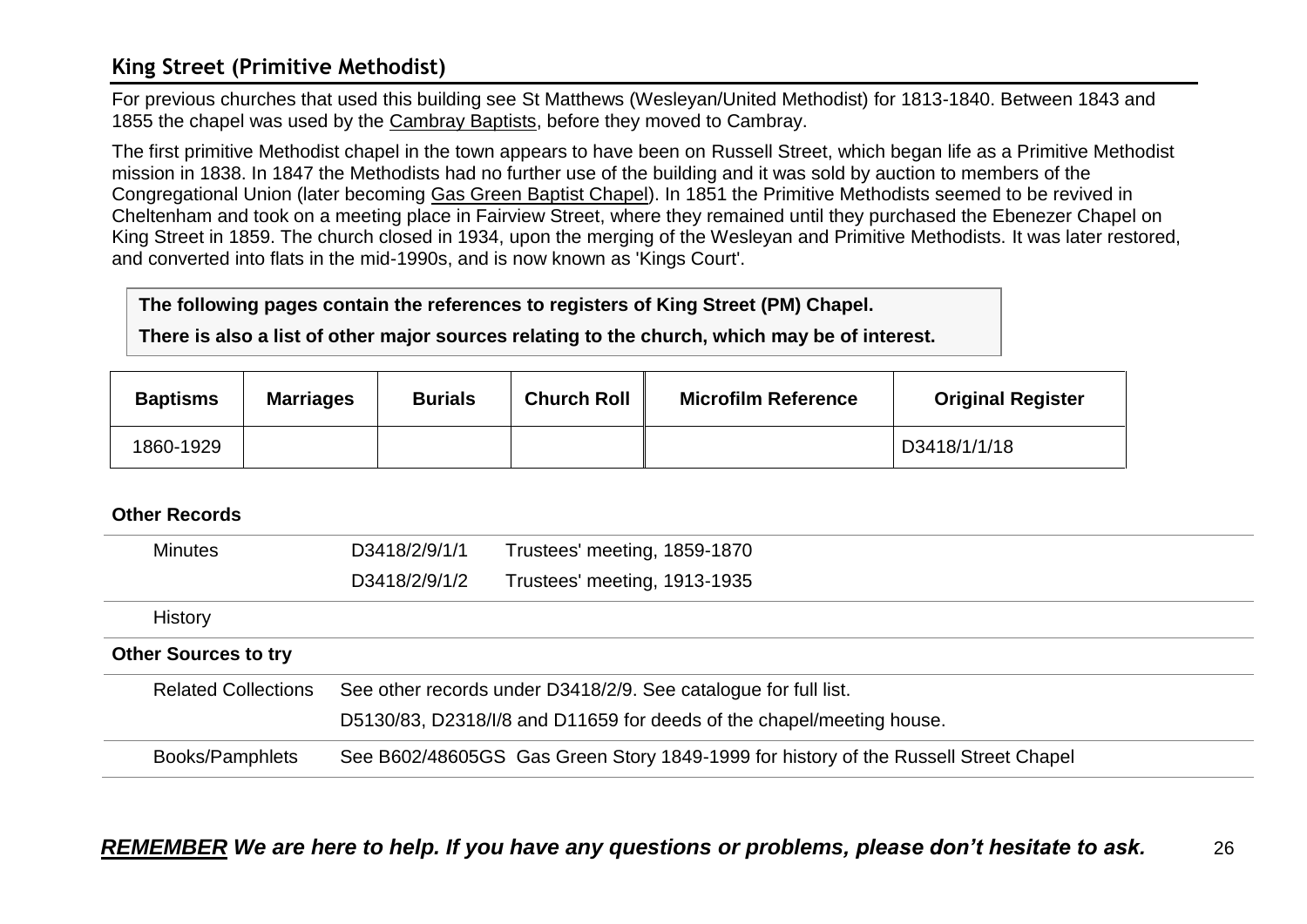<span id="page-26-0"></span>See **St Matthews (Wesleyan/United Methodist)**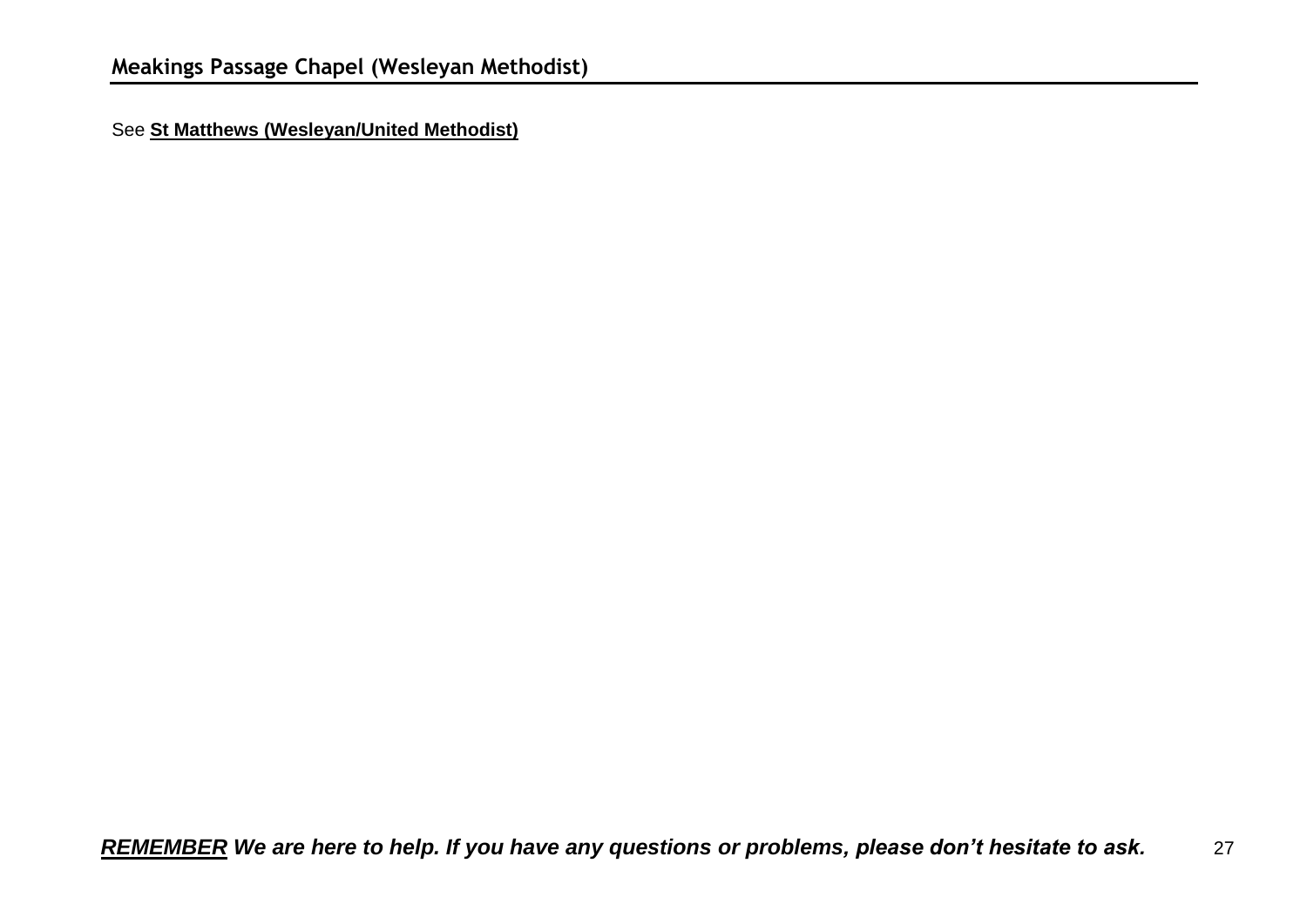## <span id="page-27-0"></span>**Royal Well/Bethany Chapel (Wesleyan Free Methodist)**

The Bethany (or Regent) Chapel on Regent Street was opened around 1840, and is described as being Wesleyan Association. This chapel was then closed in 1865 and the congregation moved to the Royal Well Chapel, on the corner of Chapel Walk with St George's Road, in 1865. The Regent Street chapel was used by the Brethren, known as Regent Hall but is now used as retail units. The new chapel could seat up to 600 people. This chapel remained open until the Methodists united in the 1930s. The chapel was sold in 1936 and the proceeds granted to St Mark's Methodist Chapel. The building appears to have been demolished and replace with housing.

**The following pages contain the references to registers of Royal Well/Bethany.**

**There is also a list of other major sources relating to the church, which may be of interest.**

| <b>Baptisms</b> | <b>Marriages</b> | <b>Burials</b> | <b>Church Roll</b> | <b>Microfilm Reference</b> | <b>Original Register</b> |
|-----------------|------------------|----------------|--------------------|----------------------------|--------------------------|
| 1865-1893       |                  |                |                    |                            | D3418/2/10/1/1           |
| 1898-1931       |                  |                |                    |                            | D3418/2/10/1/2           |

<span id="page-27-1"></span>

| <b>Minutes</b>              | D3418/2/10/2/1                                       | Quarterly meeting with church and leaders' meetings, 1920-1930                                           |
|-----------------------------|------------------------------------------------------|----------------------------------------------------------------------------------------------------------|
| <b>Other Sources to try</b> |                                                      |                                                                                                          |
| <b>Related Items</b>        | See also D5678/2 for the deeds of the Bethany Chapel |                                                                                                          |
|                             |                                                      | D3418/2/16/2/5 Photograph of chapel c.1936                                                               |
|                             |                                                      | D4337/2/1 "Special Trust" schedules for Royal Well chapel and schoolroom, and minister's house 1925-1934 |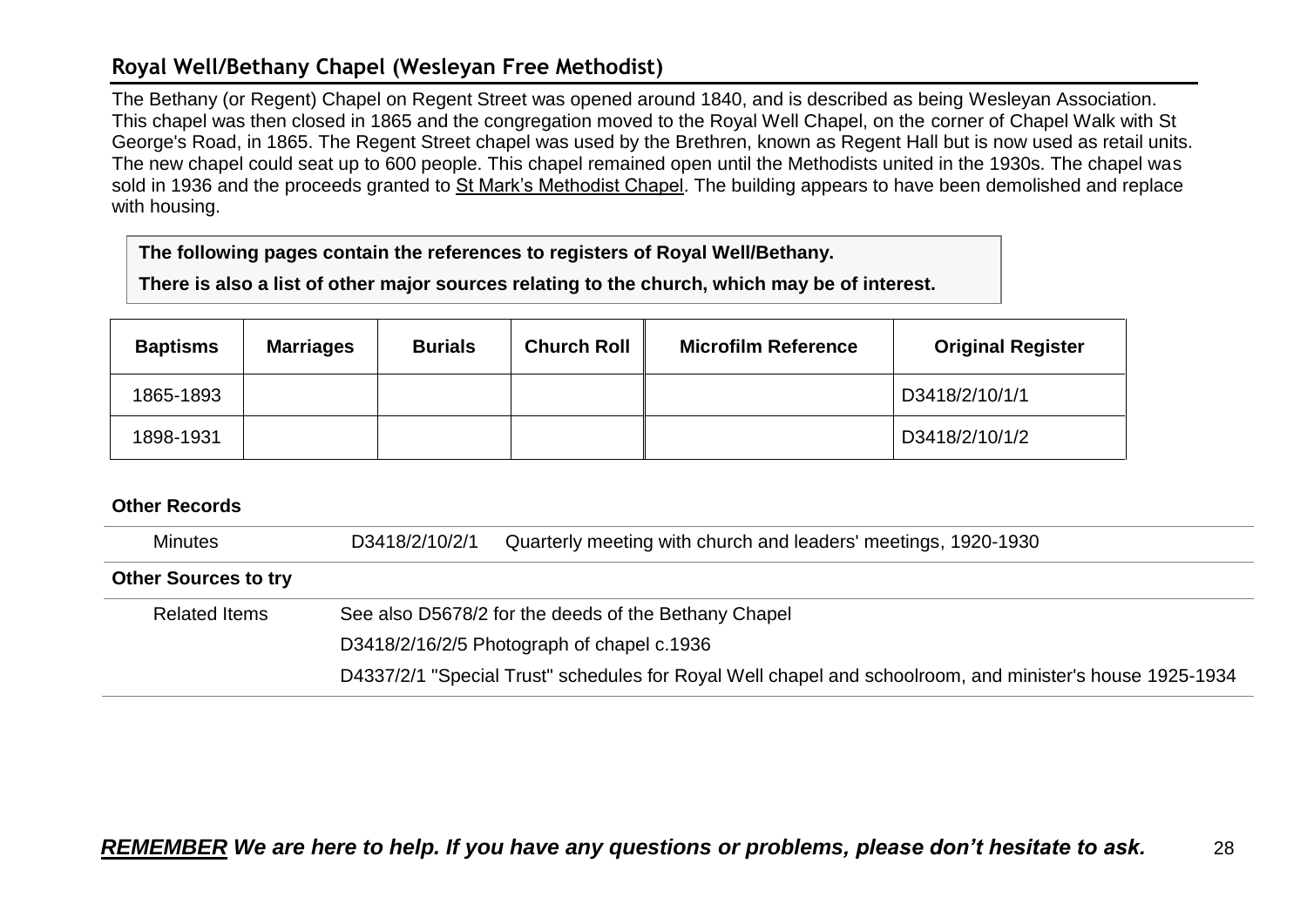### **St Mark's (Wesleyan Methodist)**

St Mark's began in 1881, when Missionaries from Bethesda held open air meetings on the Lansdown railway bridge. By 1889 the group had started meeting behind a Coffee Tavern on the junction of Queen's Road and Gloucester Road. In 1890 land was purchased on Gloucester Road for the purpose of building a new chapel. The church was opened on May 14<sup>th</sup> 1891. The church shared its minister with others on the circuit, mainly Bethesda, only gaining its own in the 1953. This church quickly became too small, and land was purchased in 1909 on the north side of Gloucester Road for a much larger church. The new church was opened on November 15th 1911. The old church was kept as a Sunday School Building. On June 12<sup>th</sup> 1944 an electrical fault caused a fire which damaged the church. For the next 2 years services were held in the old church premises. The renovated church was opened on April 7<sup>th</sup> 1949. In 1965 St Mark's became a stewardship church. Between 1967 and 1972 a Sunday School was opened in Hatherley. A new school building was built behind the church and opened on May 11<sup>th</sup> 1974.

**No registers for St Mark's have been deposited; however the following pages contain the references to registers of Cheltenham Methodist Circuit, which should contain entries from all churches in the Cheltenham circuit.**

**There is also a list of other major sources relating to the church, which may be of interest.**

| <b>Baptisms</b> | <b>Marriages</b> | <b>Burials</b> | <b>Church Roll</b> | <b>Microfilm Reference</b> | <b>Original Register</b> |
|-----------------|------------------|----------------|--------------------|----------------------------|--------------------------|
| c.1891-1983     |                  |                |                    |                            | D3418/1/1/17             |
|                 |                  |                | 1907               |                            | D3418/1/1/11             |
|                 |                  |                | 1919               |                            | D3418/1/1/12             |

#### **Other Records**

| <b>Minutes</b> | D3418/2/12/1/  | Includes Trustees, Society and Leader's meetings. See Catalogue for full list.                                   |
|----------------|----------------|------------------------------------------------------------------------------------------------------------------|
|                | D3418/1/2/     | Circuit minutes. See Catalogue for full list.                                                                    |
|                |                |                                                                                                                  |
| <b>History</b> | D3418/2/12/6/1 | 'A century of Methodism in St. Mark's', by Rev. R. Wilson; order of service, St. Mark's<br>centenary anniversary |

*REMEMBER We are here to help. If you have any questions or problems, please don't hesitate to ask.* 29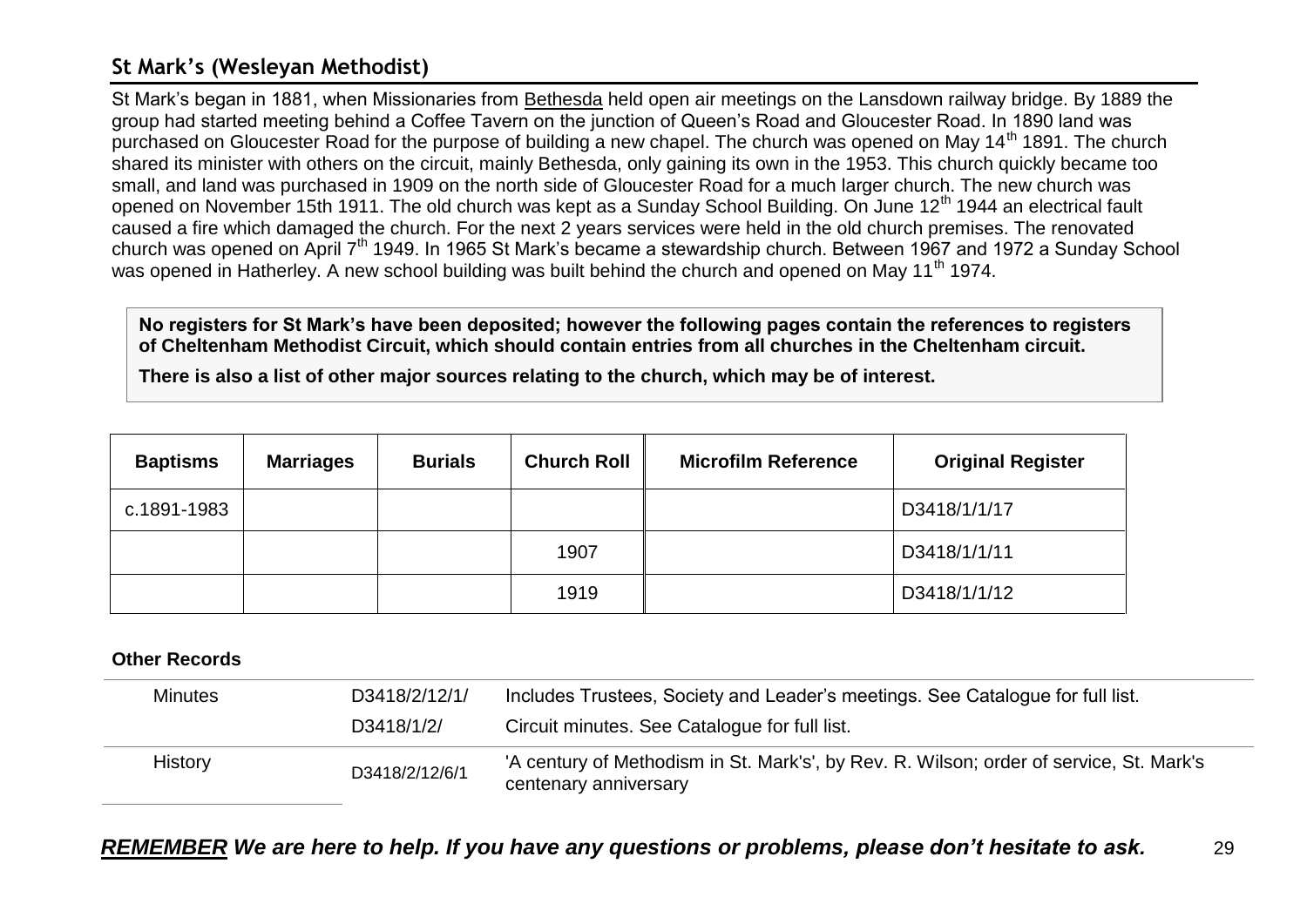## **Other Sources to try**

| <b>Related Collections</b> | See D3418/2/12 Catalogue for full list of items.                                               |
|----------------------------|------------------------------------------------------------------------------------------------|
|                            | See also D3418/2/8 for records of Bethesda Church                                              |
|                            | See also D12083/14 - Slides on the design and opening of St Marks Methodist church (1910-1911) |
| <b>Books/Pamphlets</b>     |                                                                                                |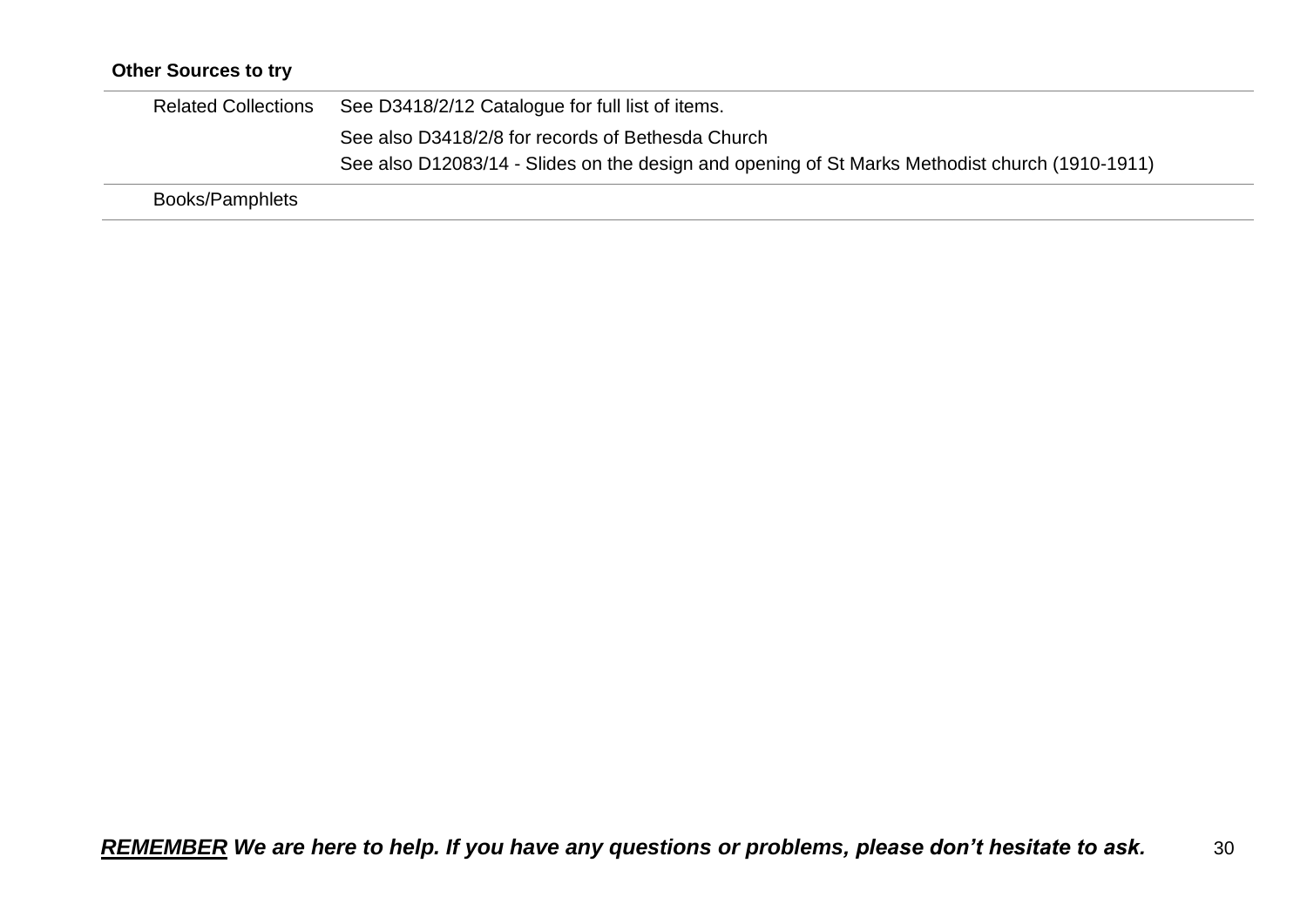## <span id="page-30-0"></span>**St Matthew's (Wesleyan/United Methodist)**

The Methodist congregation which shared church premises with St Matthews has its roots in the 18<sup>th</sup> century. George Wesley first preached in Cheltenham in 1744 and by 1757 Methodism had established itself in the form of societies. Around 1764 the Methodists were using a chapel on Albion Street, which was across the road from Pate's Alms Houses. At first the chapel was part of the large Bristol Circuit, until 1770 when the Gloucestershire Circuit was formed. Around this time, however, the congregation began to decline as many of the leaders left the town. The chapel appears to have been used by the Countess of Huntingdon's preachers and then alternated between Baptist and Methodist preachers. By the 1800s the Albion Street chapel was becoming too dilapidated, so the congregation moved to the chapel on Meakings Passage, roughly where Pittville Street is now. The occupation of this building was short lived (1810-1813), as the congregation decided to build their own chapel. The King Street or Ebenezer Chapel was opened on Sept 16<sup>th</sup> 1813.Around this time, the Gloucestershire circuit split, leaving Cheltenham at the head of its own circuit which included Gretton and Winchcombe amongst other smaller preaching places.

By the 1830s Ebenezer was becoming too small, and in 1837 the decision to build a new church was made. Wesley Church on St George St was opened August 21<sup>st</sup> 1840. Ebenezer was sold to the Baptists who would later found Cambray Baptist Chapel. Although popularity of the church increased, major losses to the circuit were made due to the number of emigrants and the split of the Reformers in 1850. However many of these returned in the 1860s, boosting numbers. By 1865 there were 280 members at Wesley. The chapel remained popular through the 19<sup>th</sup> and early 20<sup>th</sup> century, despite the opening of several other chapels in the town. In 1932 the Wesleyans joined with the Primitive Methodists to form the United Methodists. Wesley Chapel remained open until 1971, when falling numbers forced it to close. (It is now known as Wesley House and is used by Cheltenham and District Housing Association Limited.) The congregation relocated to shared premises with St Matthew's Church of England Church on Clarence Street. This agreement appears to have ended in 1989.The Methodist congregation merged with that of Bethesda Methodist Church.

**The following pages contain the references to registers of St Matthew's and its predecessors.**

**There is also a list of other major sources relating to the church, which may be of interest.**

| <b>Baptisms</b> | <b>Marriages</b> | <b>Burials</b> | <b>Church Roll</b> | <b>Microfilm Reference</b> | <b>Original Register</b> |
|-----------------|------------------|----------------|--------------------|----------------------------|--------------------------|
| 1812-1837       |                  |                |                    | MF1264                     |                          |
| 1837-1983*      |                  |                |                    |                            | D3418/1/1/17             |

*REMEMBER We are here to help. If you have any questions or problems, please don't hesitate to ask.* 31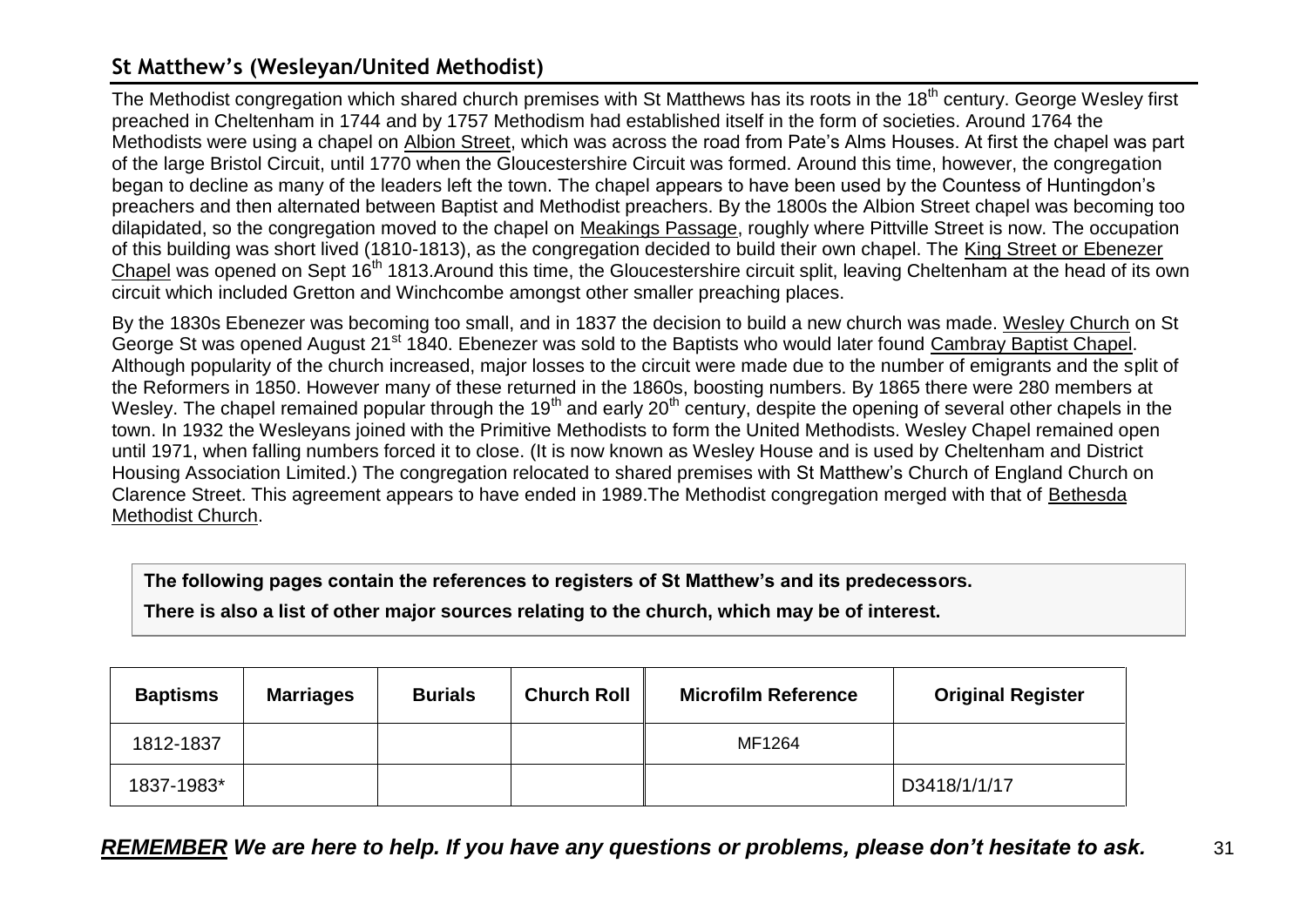| <b>Baptisms</b> | <b>Marriages</b> | <b>Burials</b> | <b>Church Roll</b> | <b>Microfilm Reference</b> | <b>Original Register</b> |
|-----------------|------------------|----------------|--------------------|----------------------------|--------------------------|
|                 |                  | 1840-1918      |                    |                            | D3418/2/13/1/1           |
|                 | 1858-1899        |                |                    |                            | D3418/2/13/1/11          |
|                 |                  |                | 1834               |                            | D3418/2/13/1/3 (Part 1)  |
|                 |                  |                | c.1902             |                            | D3418/2/13/1/4           |
|                 |                  |                | 1907-1916          |                            | D3418/1/1/11             |
|                 |                  |                | 1919-1922          |                            | D3418/1/1/12             |
|                 |                  |                | 1939-1983          |                            | D3418/2/13/1/3 (Part 2)  |

\*Covers the whole Cheltenham Circuit

| <b>Minutes</b>               | D3418/2/13/2/        | See catalogue for full list.                                                                                                           |  |  |  |
|------------------------------|----------------------|----------------------------------------------------------------------------------------------------------------------------------------|--|--|--|
|                              | D3418/1/2/1/         | Circuit Minutes. See catalogue for full list.                                                                                          |  |  |  |
| <b>Memorial Inscriptions</b> | GAL/K3/42619         | 1987 Survey of the Graveyard at Wesley Chapel                                                                                          |  |  |  |
| <b>Sunday School</b>         | D3418/2/13/6/        | See catalogue for full list.                                                                                                           |  |  |  |
| History                      | P <sub>2.93</sub> GS | Early history of Methodism in Cheltenham, 1739-1812                                                                                    |  |  |  |
|                              | P2.30GS              | Origin and progress of Wesleyan Methodism in Cheltenham and district (1912)                                                            |  |  |  |
| <b>Other Sources to try</b>  |                      |                                                                                                                                        |  |  |  |
| <b>Related Collections</b>   |                      | See D3418/2/11 (Wesley) and D3418/2/13 (St Matthews & Predecessors). See P78/9 for records of St<br>Matthews Church of England Church. |  |  |  |
|                              |                      | D5130/83, D2318/I/8 Deeds of Ebenezer Chapel                                                                                           |  |  |  |
|                              |                      |                                                                                                                                        |  |  |  |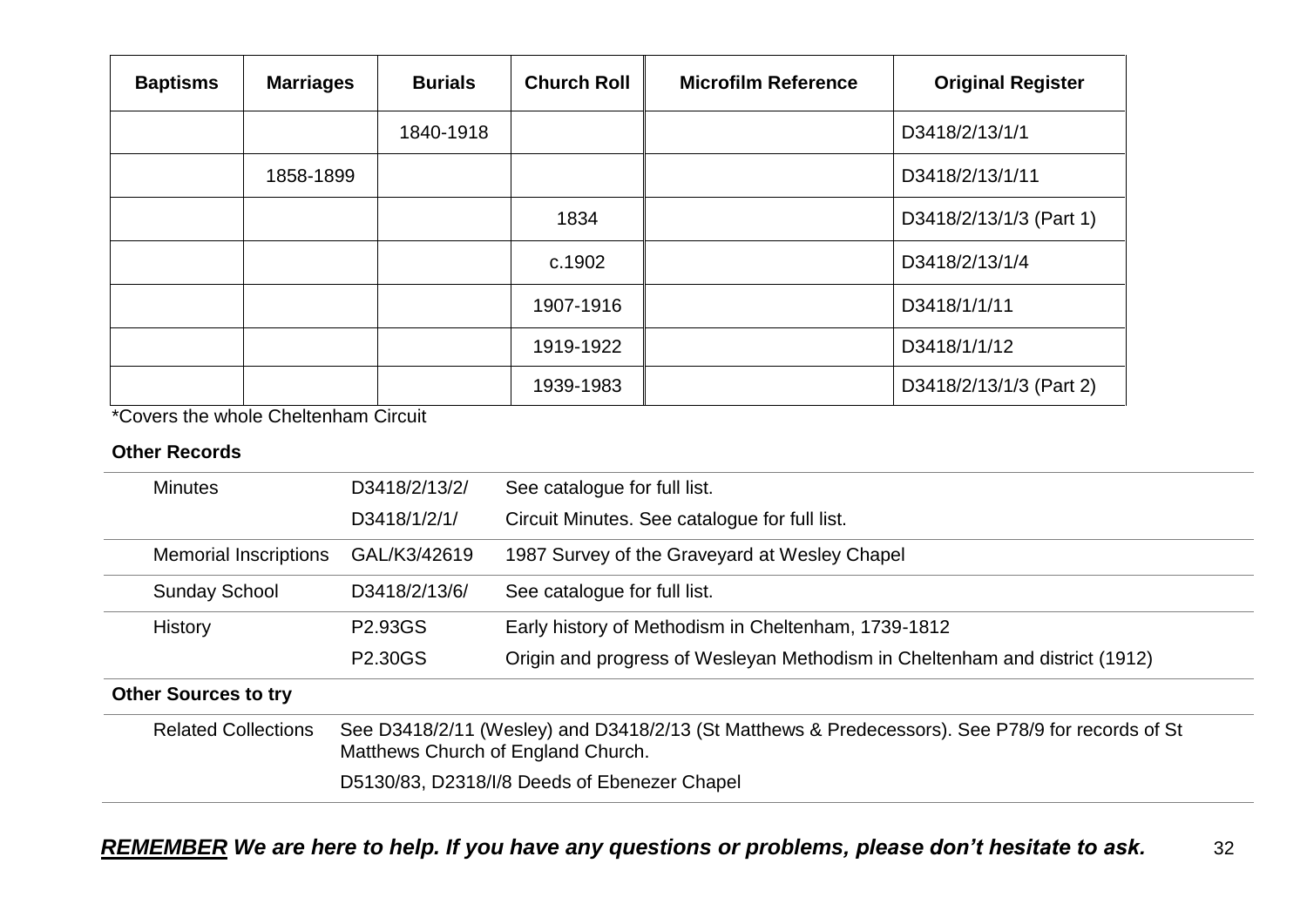## <span id="page-32-0"></span>**Swindon Road Chapel (Wesleyan Methodist)**

A preaching place on Stanhope Street was first listed in 1852 in a small cottage. Over the next ten years attendance numbers grew, and the Sunday School was particularly popular. The decision was made in 1864 to build a new school/chapel. The Swindon Road Chapel was opened on November 20<sup>th</sup> 1864. The church was free from debt when the new chapel opened, this was partly due to the money received from the sale of the Golden Valley (Staverton) Methodist Chapel but also due to the church's popularity. The chapel appears to have been sold to the Salvation Army in 1965 and renamed William Booth Hall.

#### **The following pages contain the references to registers of Swindon Road.**

**There is also a list of other major sources relating to the church, which may be of interest.**

| <b>Baptisms</b> | <b>Marriages</b> | <b>Burials</b> | <b>Church Roll</b> | <b>Microfilm Reference</b> | <b>Original Register</b> |
|-----------------|------------------|----------------|--------------------|----------------------------|--------------------------|
| 1897-1963       |                  |                |                    |                            | D3418/2/15/1/1           |
|                 |                  |                | 1907-1916          |                            | D3418/1/1/11             |
|                 |                  |                | 1919-1922          |                            | D3418/1/1/12             |
|                 |                  |                | 1939-1954          |                            | D3418/2/13/1/3 (Part 2)  |

| <b>Minutes</b>       | D3418/2/15/2/  | See catalogue for full list.                                                |
|----------------------|----------------|-----------------------------------------------------------------------------|
| <b>Sunday School</b> | D3418/2/15/5/  | See catalogue for full list.                                                |
| <b>History</b>       | <b>P2.30GS</b> | Origin and progress of Wesleyan Methodism in Cheltenham and district (1912) |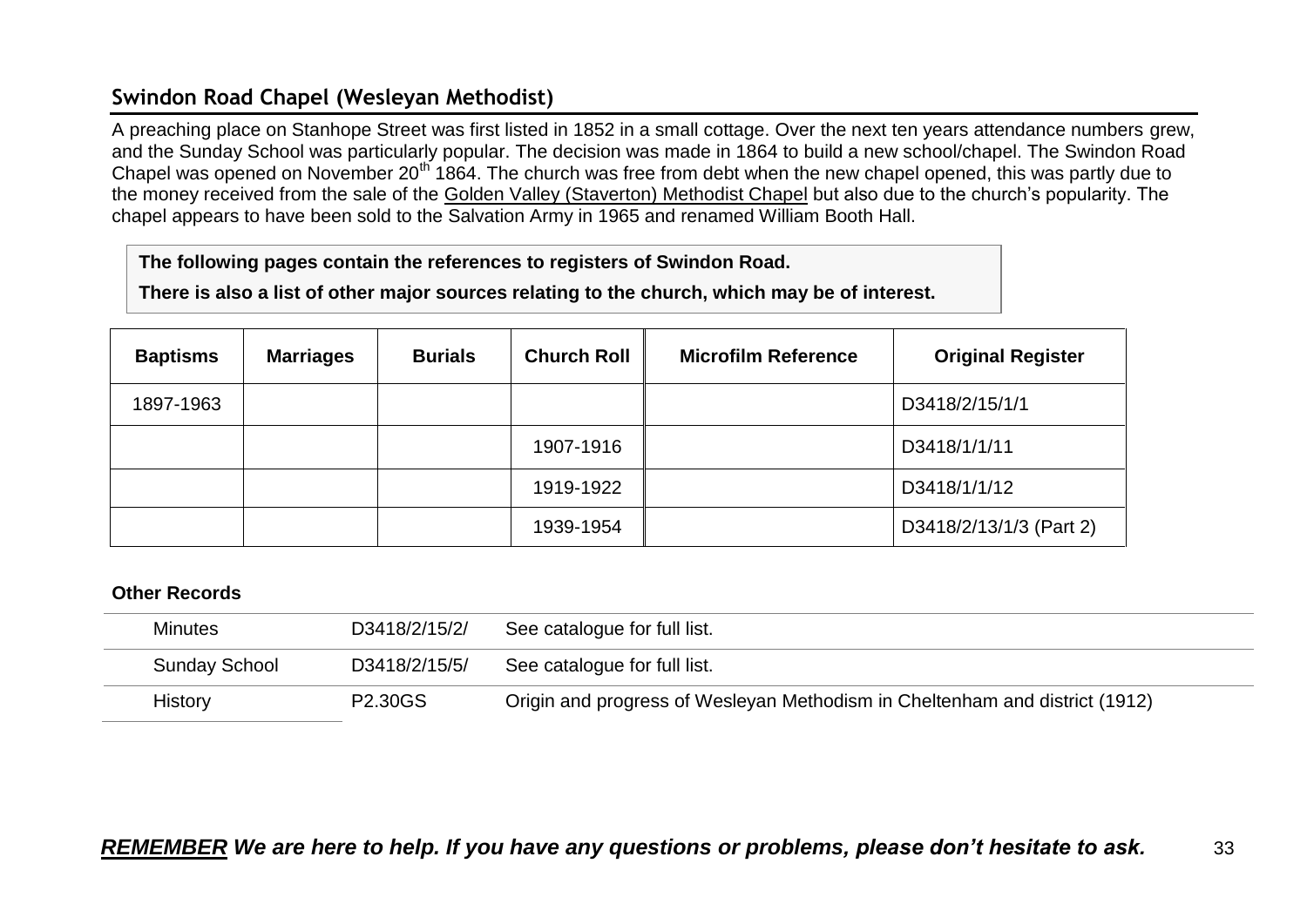<span id="page-33-0"></span>See **St Matthews (Wesleyan/United Methodist)**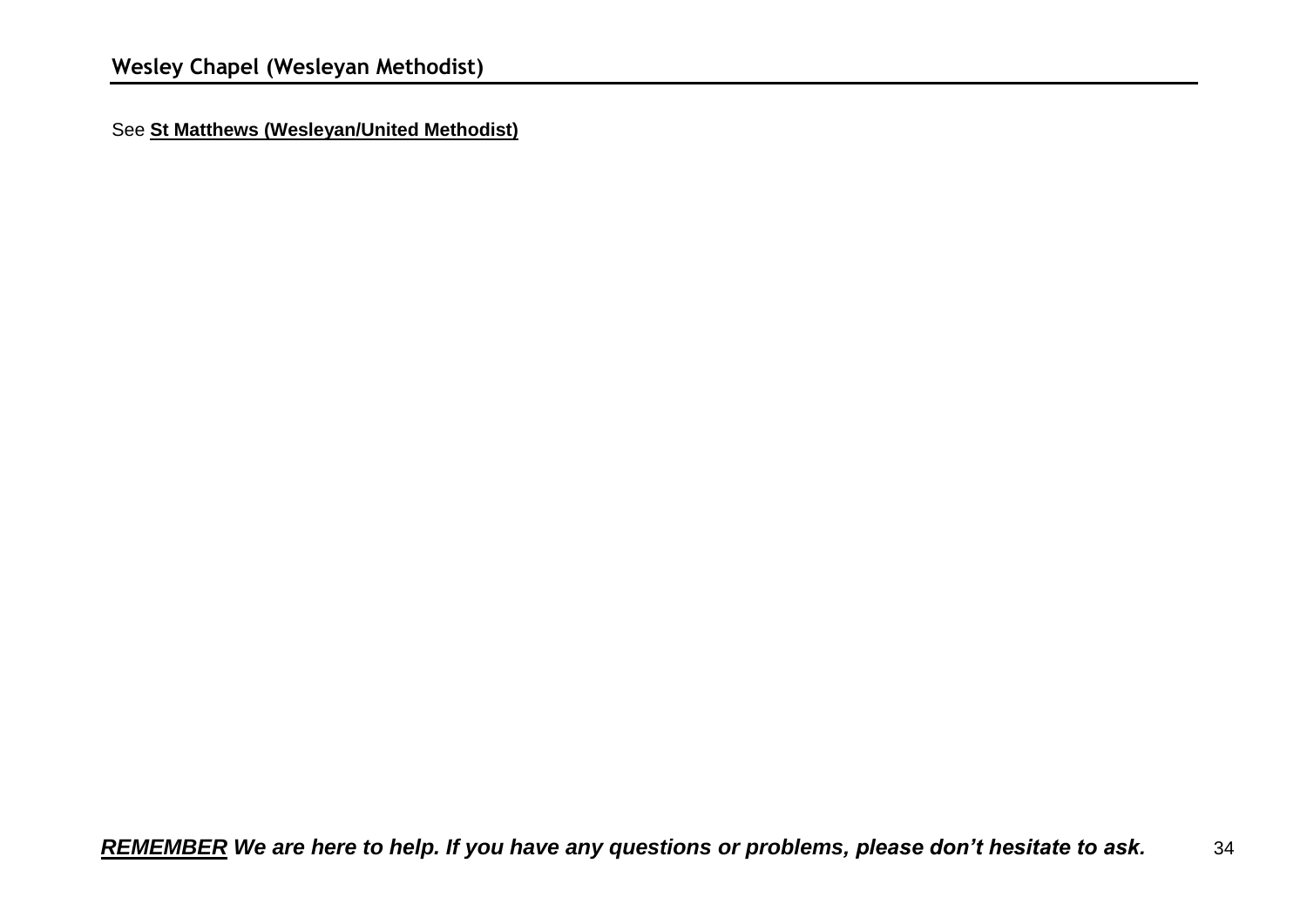### <span id="page-34-0"></span>**Whaddon Estate/St Michaels (United Methodist)**

Whaddon Methodist Chapel was opened in 1940. Money from the sale of the Primitive Methodist's King Street Chapel was used to purchase the land on Mersey Road. An act of arson in 1995 resulted in the burning down of the chapel. The congregation were forced to move earlier than planned to occupy shared premises with St Michael's Church of England Church, forming the United Church of St Michael.

**The following pages contain the references to registers of Whaddon/St Michaels.**

**There is also a list of other major sources relating to the church, which may be of interest.**

| <b>Baptisms</b> | <b>Marriages</b> | <b>Burials</b> | <b>Church Roll</b> | <b>Microfilm Reference</b> | <b>Original Register</b> |
|-----------------|------------------|----------------|--------------------|----------------------------|--------------------------|
|                 | 1944-1955        |                |                    |                            | D3418/2/16/6/1           |
|                 | 1955-1977        |                |                    |                            | D3418/2/16/6/2           |
|                 |                  |                | 1954-1969          |                            | D3418/2/13/1/3 (Part 2)  |
|                 |                  |                | 1970-1990          |                            | D3418/2/16/6/3           |

| <b>Minutes</b>              | D3418/2/16/1/ | See catalogue for full list                                                   |  |  |  |
|-----------------------------|---------------|-------------------------------------------------------------------------------|--|--|--|
| <b>Other Sources to try</b> |               |                                                                               |  |  |  |
| <b>Related Collections</b>  |               | See also P78/17 for the records of St Michael's Church of England Church.     |  |  |  |
|                             |               | See D3418/1/2/3/7 for minutes of the Whaddon Estate church committee, 1935-38 |  |  |  |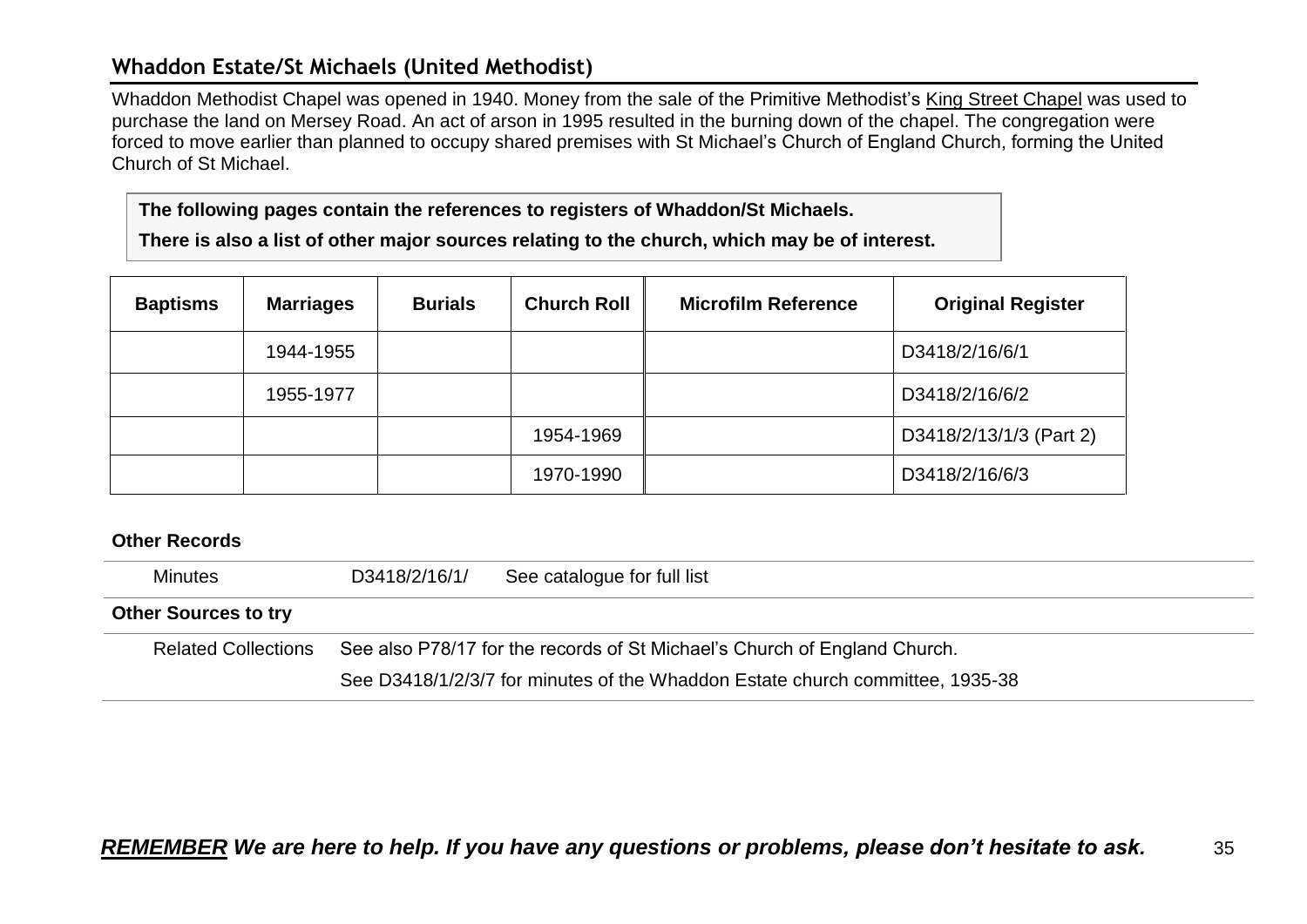## <span id="page-35-0"></span>**Presbyterian**

## <span id="page-35-1"></span>**St Andrews Presbyterian or United Reformed Church (Presbyterian)**

See **Cheltenham Chapel, later St Andrews Presbyterian Church (Independent, Congregational or Presbyterian)**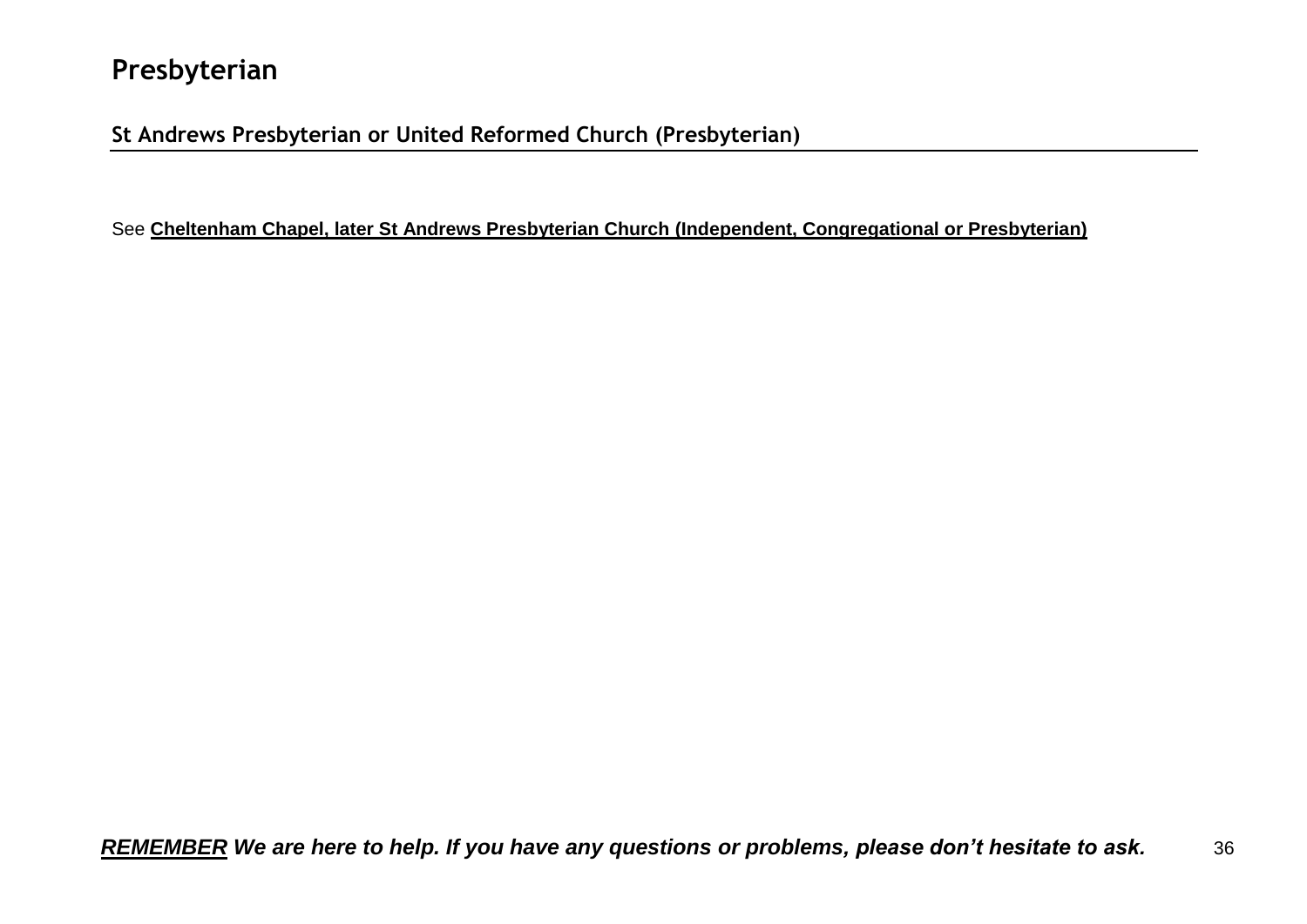## <span id="page-36-0"></span>**Quakers / Society of Friends**

## <span id="page-36-1"></span>**Cheltenham Society of Friends Meetings (Quakers)**

The first meetings in Cheltenham took place around 1660. After the 1689 Toleration Act made non-conformist meetings legal, Elizabeth Sandford signed over some land for use as a Quaker Meeting House. This Meeting House stood in Manchester Place and was licensed at Michaelmas Quarter Sessions in 1703. In 1836 when the old building fell into a state of disrepair it was a sold and a new building was erected close-by on Manchester Walk, now Clarence Street. In 1902 North House was purchased and a new Meeting House on Portland Street was built in the grounds. The house was then resold. The Portland Street Meeting House was demolished in 1983 to make way for a road development. The meetings then moved to a site on Warwick Place where new premises were built in 1985, where meetings are held today (2012).

#### **The following pages contain the references to registers of the Cheltenham Meetings.**

**There is also a list of other major sources relating to the church, which may be of interest.**

| <b>Baptisms</b> | <b>Marriages</b>                         | <b>Burials</b> | <b>Church Roll</b> | <b>Microfilm Reference</b> | <b>Original Register</b> |  |  |  |  |
|-----------------|------------------------------------------|----------------|--------------------|----------------------------|--------------------------|--|--|--|--|
|                 | <b>PREPARATIVE MEETINGS (Cheltenham)</b> |                |                    |                            |                          |  |  |  |  |
| 1842-1861       |                                          |                |                    |                            | D1340/C4/R1              |  |  |  |  |
| 1862-1864       |                                          |                |                    |                            | D1340/C4/R2              |  |  |  |  |
|                 |                                          | 1829-1838      |                    |                            | D1340/C4/R3              |  |  |  |  |
|                 |                                          | 1840-1861      |                    |                            | D1340/C4/R4              |  |  |  |  |
|                 |                                          | 1862           |                    |                            | D1340/C4/R5              |  |  |  |  |
|                 | <b>MONTHLY MEETINGS (Gloucester)</b>     |                |                    |                            |                          |  |  |  |  |
|                 |                                          | 1862-1868      |                    |                            | D1340/B2/R1              |  |  |  |  |
|                 |                                          | 1868-1872      |                    |                            | D1340/B2/R2              |  |  |  |  |

*REMEMBER We are here to help. If you have any questions or problems, please don't hesitate to ask.* 37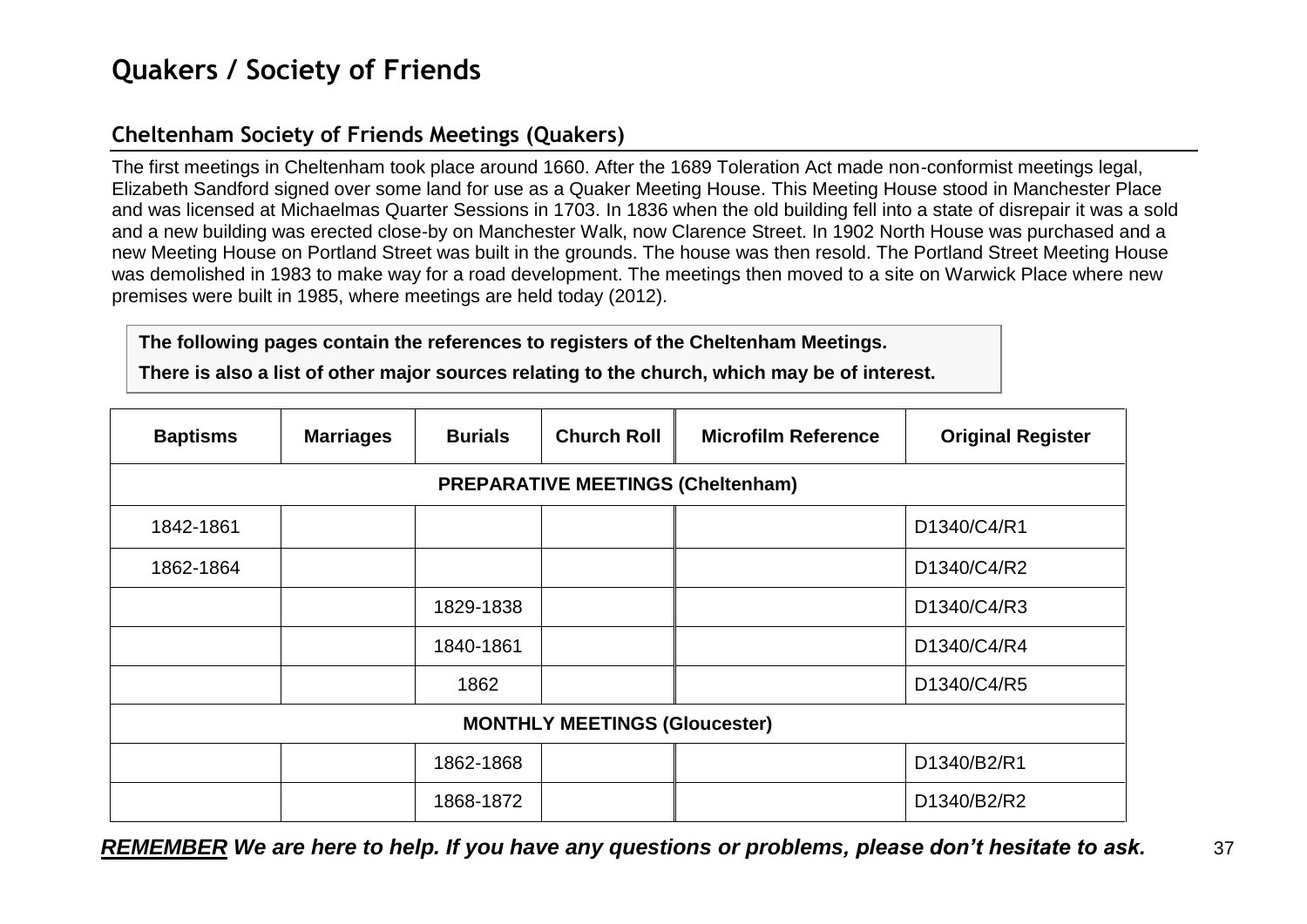| <b>Baptisms</b> | <b>Marriages</b>                                      | <b>Burials</b> | <b>Church Roll</b> | <b>Microfilm Reference</b>                   | <b>Original Register</b> |  |  |  |  |
|-----------------|-------------------------------------------------------|----------------|--------------------|----------------------------------------------|--------------------------|--|--|--|--|
|                 |                                                       |                | 1820-1838          |                                              | D1340/B2/Z1              |  |  |  |  |
|                 |                                                       |                | 1837-1900          |                                              | D1340/B2/Z2              |  |  |  |  |
|                 | <b>MONTHLY MEETINGS (Gloucester &amp; Nailsworth)</b> |                |                    |                                              |                          |  |  |  |  |
|                 |                                                       | 1867-1958      |                    |                                              | D1340/B2/R3              |  |  |  |  |
|                 |                                                       | 1897-1898      |                    |                                              | D1340/B2/R4              |  |  |  |  |
| 1865-1870       |                                                       |                |                    |                                              | D1340/B4/R1              |  |  |  |  |
|                 |                                                       | 1872-1881      |                    |                                              | D1340/B4/R2              |  |  |  |  |
| 1870-1877       |                                                       |                |                    |                                              | D1340/B4/R3              |  |  |  |  |
| 1877-1897       |                                                       |                |                    |                                              | D1340/B4/R4              |  |  |  |  |
| 1897-1905       |                                                       |                |                    |                                              | D1340/B4/R5              |  |  |  |  |
| 1905-1909       |                                                       |                |                    |                                              | D1340/B4/R6              |  |  |  |  |
|                 |                                                       |                | 1899-1962          |                                              | D1340/B4/Z2              |  |  |  |  |
|                 |                                                       |                |                    | <b>QUARTERLEY MEETINGS (Gloucestershire)</b> |                          |  |  |  |  |
| 1642-1837       |                                                       |                |                    |                                              | D1340/A1/R1              |  |  |  |  |
|                 | 1656-1836                                             |                |                    |                                              | D1340/A1/R2              |  |  |  |  |
|                 |                                                       | 1655-1837      |                    |                                              | D1340/A1/R3              |  |  |  |  |
| 1647-1750       | 1658-1704                                             | 1658-1756      |                    |                                              | D1340/A1/R4              |  |  |  |  |
|                 |                                                       | 1865-1908      |                    |                                              | D1340/A1/R5              |  |  |  |  |

*REMEMBER We are here to help. If you have any questions or problems, please don't hesitate to ask.* 38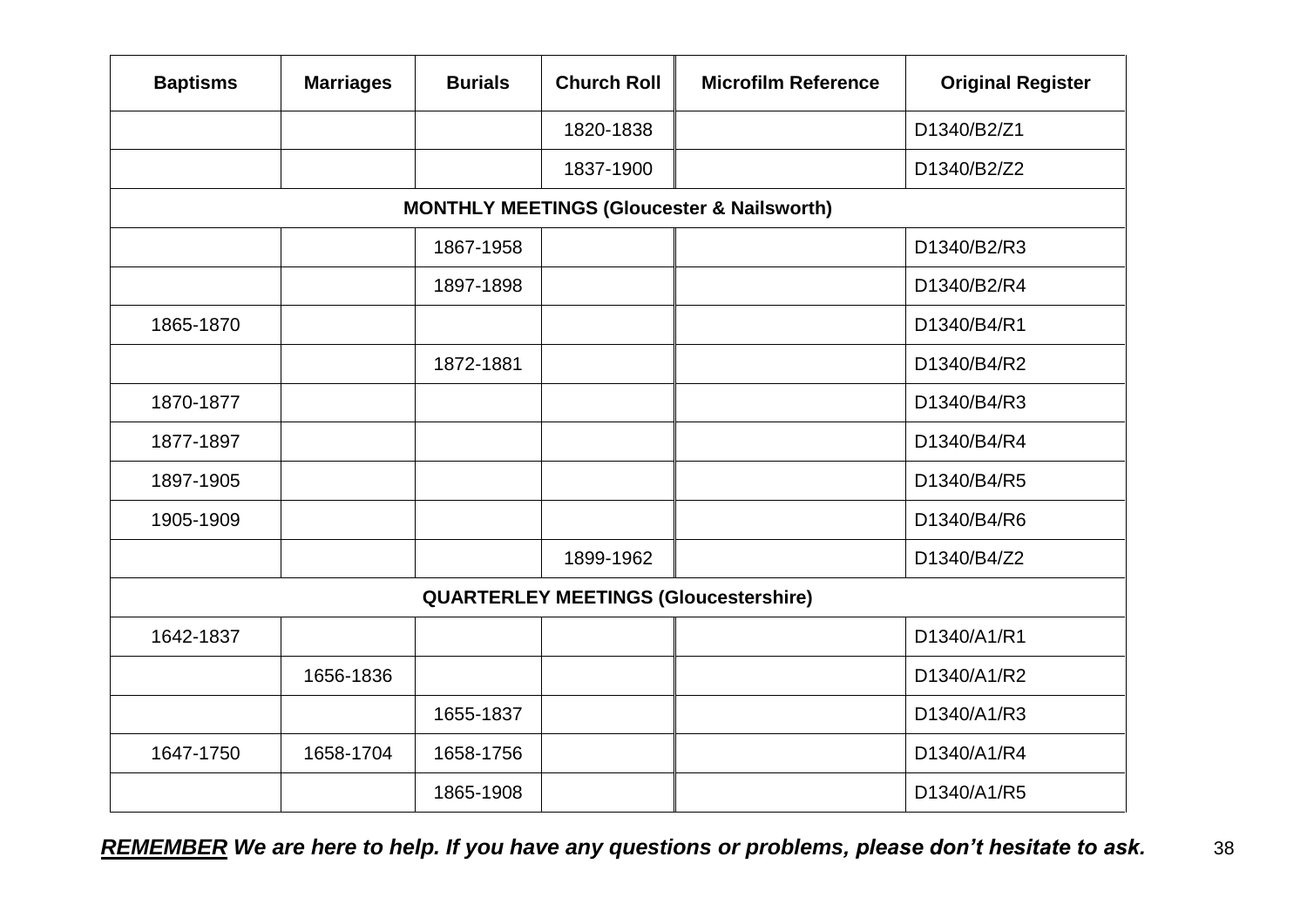| <b>Baptisms</b> | <b>Marriages</b> | <b>Burials</b> | <b>Church Roll</b> | <b>Microfilm Reference</b> | <b>Original Register</b> |
|-----------------|------------------|----------------|--------------------|----------------------------|--------------------------|
|                 | 1838-1958        |                |                    |                            | D1340/A1/R6              |

| <b>Minutes</b>              | D1340/C4/M2                                      | Preparative Meetings 1904-1946                      |
|-----------------------------|--------------------------------------------------|-----------------------------------------------------|
|                             | D1340/C4/M1                                      | Minutes of Cheltenham Preparative Meeting 1947-1978 |
| <b>Other Sources to try</b> |                                                  |                                                     |
| <b>Related Collections</b>  | See D1340 for full list of items. See also D6518 |                                                     |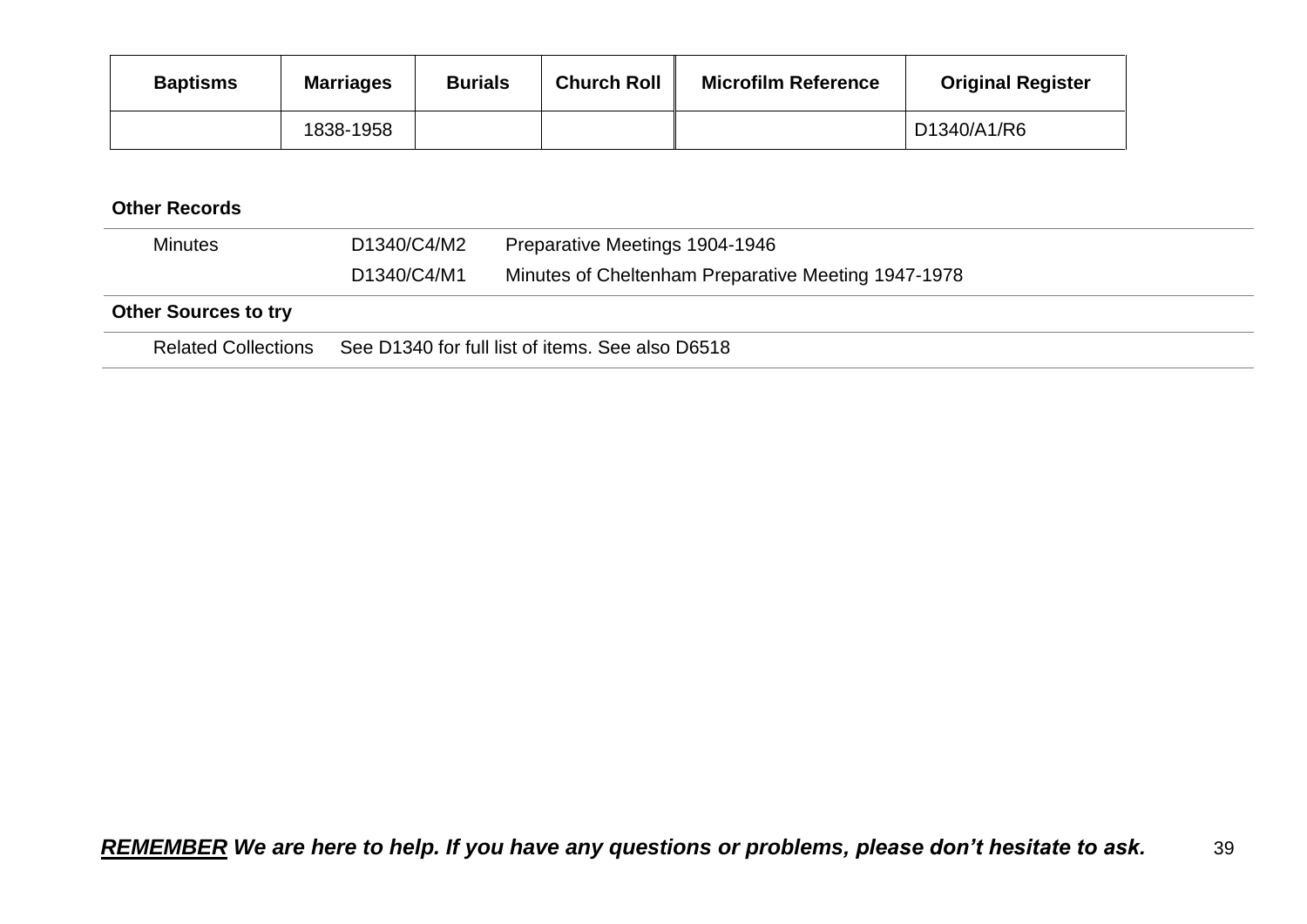## <span id="page-39-0"></span>**Roman Catholics**

## <span id="page-39-1"></span>**St Gregory's (Roman Catholic)**

The first Catholic services in Cheltenham were held by visiting Priests and the Gloucester Priest. The first Cheltenham Parish Priest was Fr Augustine Birdsall, who was sent from Douai Abbey in 1809. He quickly set about building a chapel, at his own personal cost, which opened on Sunday 10 June 1810. The congregation grew quickly and by 1854 the chapel was too small. In 1854 Fr Ambrose Cotham laid the foundation stone of the present church, the east end of which was opened by Bishop Clifford of Clifton on May 26, 1857. The tower was built in 1864 and the spire completed in 1871, at first unconnected to the main church until the nave was completed joining the two sections in 1876. The whole building was consecrated by Bishop Clifford on November 7, 1877. The street on which the church stands is called Ambrose Street in commemoration of Fr Ambrose Cotham. The parish was in the care of the English Benedictines from 1809, and was assigned to the Douai monastery at Upper Woolhampton (Berkshire) in 1899. The control of the parish was handed from the Douai Abbey to Clifton Diocese due to the declining number of Monks. In 2008 the church joined with St Thomas More's Church and Sacred Hearts, Charlton Kings to form the Roman Catholic Parish of Cheltenham.

**The following pages contain the references to registers of St Gregory's.**

**There is also a list of other major sources relating to the church, which may be of interest.**

| <b>Baptisms</b> | <b>Marriages</b> | <b>Deaths</b> | <b>Confirmations</b> | <b>Microfilm Reference</b> | <b>Original Register</b> |
|-----------------|------------------|---------------|----------------------|----------------------------|--------------------------|
| 1809-1855       |                  | 1810-1829     |                      | MF1568                     |                          |
|                 |                  | 1851-1855     |                      | MF1568                     |                          |
| 1856-1886       |                  |               |                      | MF1560                     |                          |
| 1886-1898       |                  |               |                      | MF1564                     |                          |
| 1898-1908       |                  |               |                      | MF1568                     |                          |
| 1908-1923       |                  |               |                      | MF1564 or MF1627           |                          |
|                 | 1856-1932        |               |                      | MF1560                     |                          |

*REMEMBER We are here to help. If you have any questions or problems, please don't hesitate to ask.* 40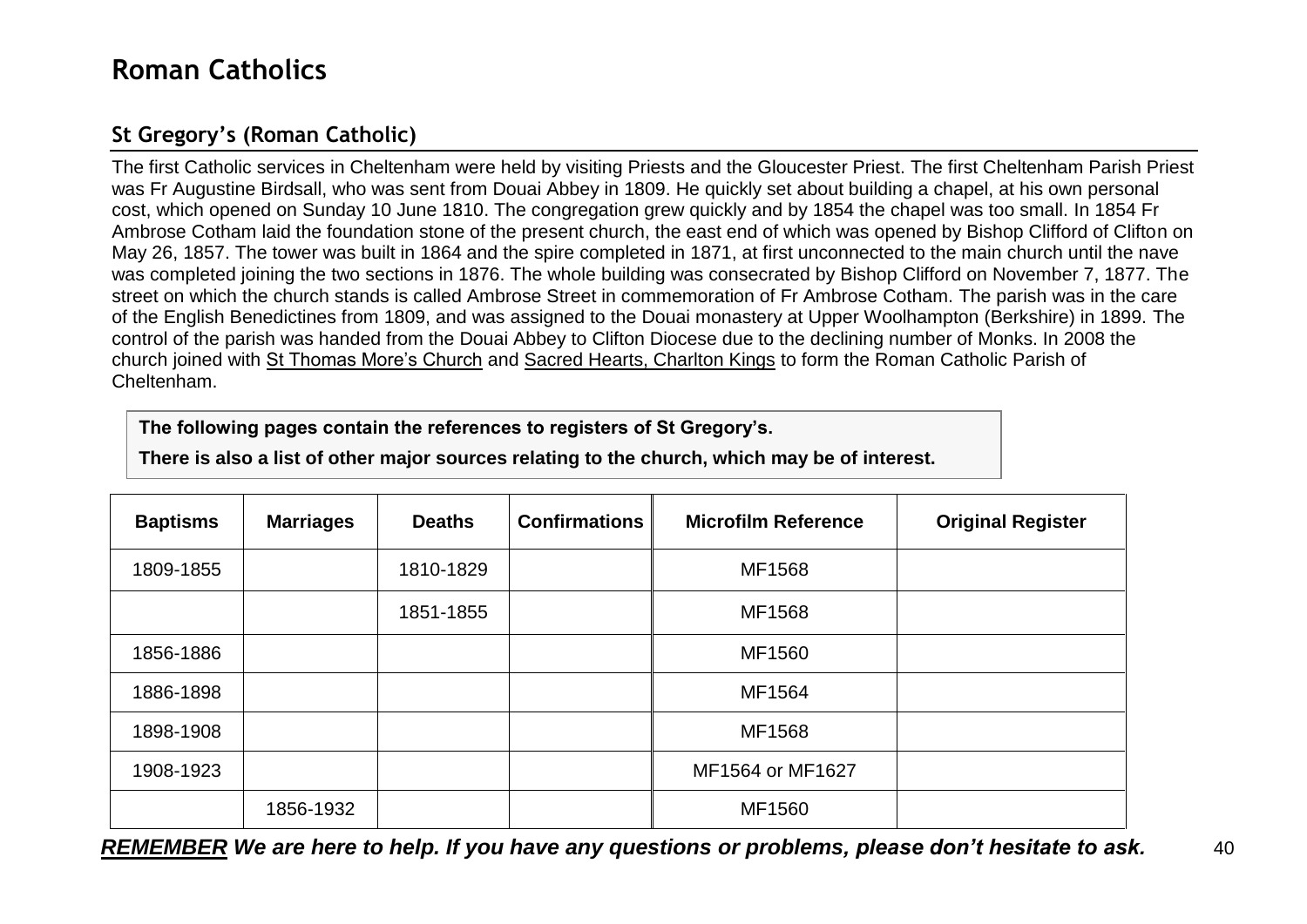| <b>Baptisms</b> | <b>Marriages</b> | <b>Deaths</b> | <b>Confirmations</b> | <b>Microfilm Reference</b> | <b>Original Register</b> |
|-----------------|------------------|---------------|----------------------|----------------------------|--------------------------|
|                 |                  | 1856-1869     |                      | MF1560                     |                          |
|                 |                  | 1869-1895     |                      | MF1560                     |                          |
|                 |                  | 1895-1964     |                      | MF1564                     |                          |
|                 |                  |               | 1858-1918            | MF1564                     |                          |

| <b>Church Notice Books</b>   | D4290/PP/3/1-20 | Includes times and details of services, names of members of the congregation sick or<br>dead, banns of marriage, and other notices to the congregation, 1913-1965.<br>See Catalogue for full references. |                                                                                             |  |
|------------------------------|-----------------|----------------------------------------------------------------------------------------------------------------------------------------------------------------------------------------------------------|---------------------------------------------------------------------------------------------|--|
|                              |                 |                                                                                                                                                                                                          |                                                                                             |  |
| <b>Memorial Inscriptions</b> |                 |                                                                                                                                                                                                          |                                                                                             |  |
| <b>Mass Intentions</b>       | D4290/PP/2/1    | 1913-1916                                                                                                                                                                                                |                                                                                             |  |
|                              | D4290/PP/2/2    | 1916-1924                                                                                                                                                                                                | Record date, name of person for whom mass was said and initials of<br>officiating minister, |  |
|                              | D4290/PP/2/3    | 1924-1952                                                                                                                                                                                                |                                                                                             |  |
| Catholic Census 1921         | D4290/PP/4/3    | Incomplete record of whether individual parishioners were married, baptised, and<br>confirmed. Also includes remarks on education of children and attendance at church                                   |                                                                                             |  |
| History                      | GAL/G5/41070GS  | Catholic mission at Cheltenham 1799-1809 Cheltenham Local History Society journal,<br>10, 1993/1994, p. 15-19                                                                                            |                                                                                             |  |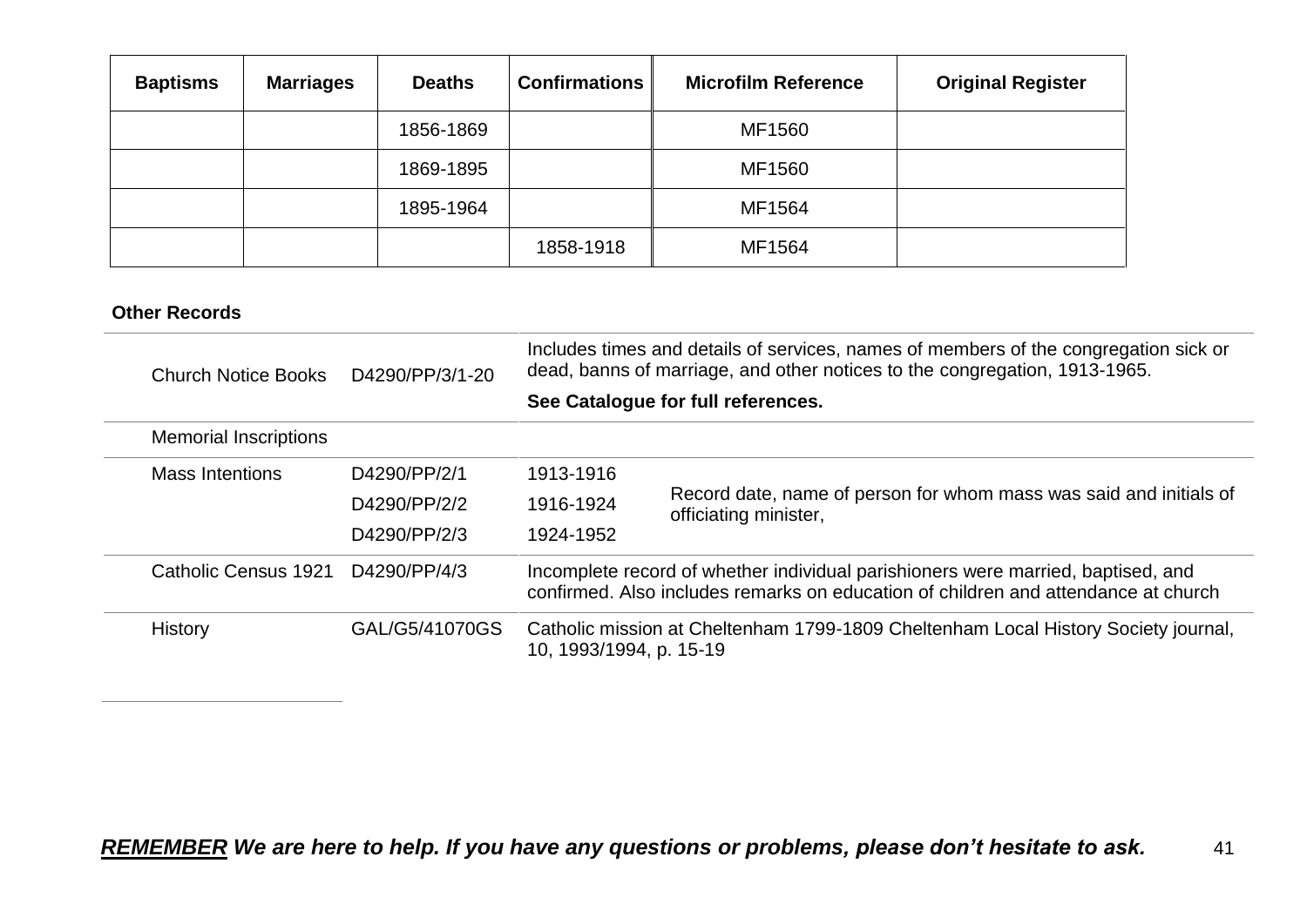## **Other Sources to try**

| <b>Related Collections</b> | See D4290 for full list of items                                                                                                                  |
|----------------------------|---------------------------------------------------------------------------------------------------------------------------------------------------|
|                            | See also D10307: Printed subscription list towards the costs of building Cheltenham St Gregory's Roman<br>Catholic Church 1853                    |
|                            | See also Q/SR/1799/C Application for a Catholic Church, Cheltenham 1799                                                                           |
| Books/Pamphlets            | D4290/PP/4/11 Some account of St. Gregory's Catholic church, Cheltenham 1877 (Describes the architecture<br>and items of interest in the church.) |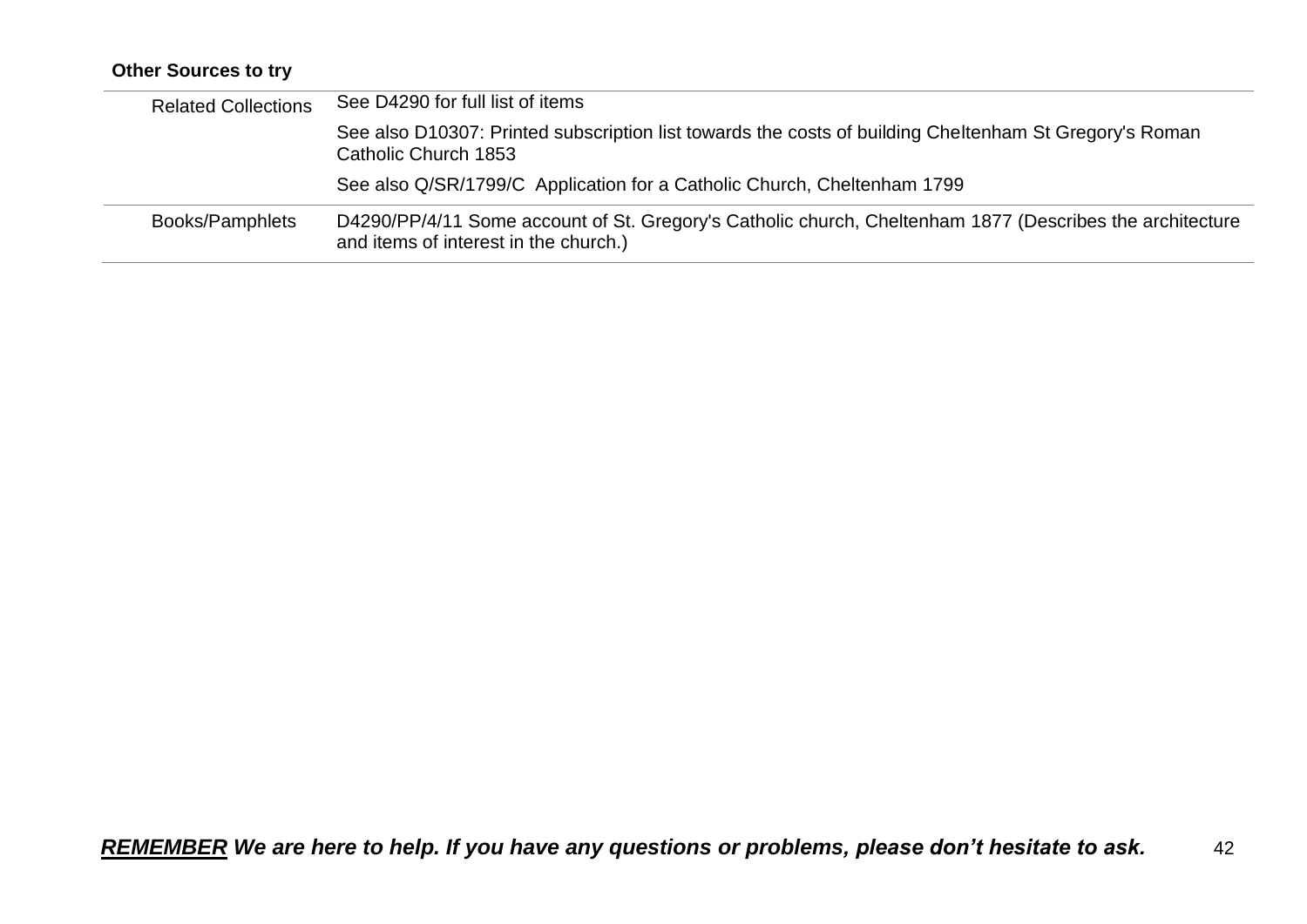### <span id="page-42-0"></span>**St Thomas More (Roman Catholic)**

The original church was built in 1967 on Princess Elizabeth Way. Since 2008, the church has joined with St Gregory's and Sacred Hearts, Charlton Kings to form the Roman Catholic Parish of Cheltenham. The original church was demolished in 2011, but the congregation will continue to worship in the adjoining Hall, which is also use by community groups.

> **No registers for St Thomas More have been deposited. However the following items may be of interest.**

| <b>Plans</b>                | CBR/C5/6/3/15 | Plans of the St Thomas More's Roman Catholic church, Princess Elizabeth Way, 1964 |
|-----------------------------|---------------|-----------------------------------------------------------------------------------|
| <b>Other Sources to try</b> |               |                                                                                   |
| <b>Related Collections</b>  |               | See also D4290 for Records of St Gregory's                                        |